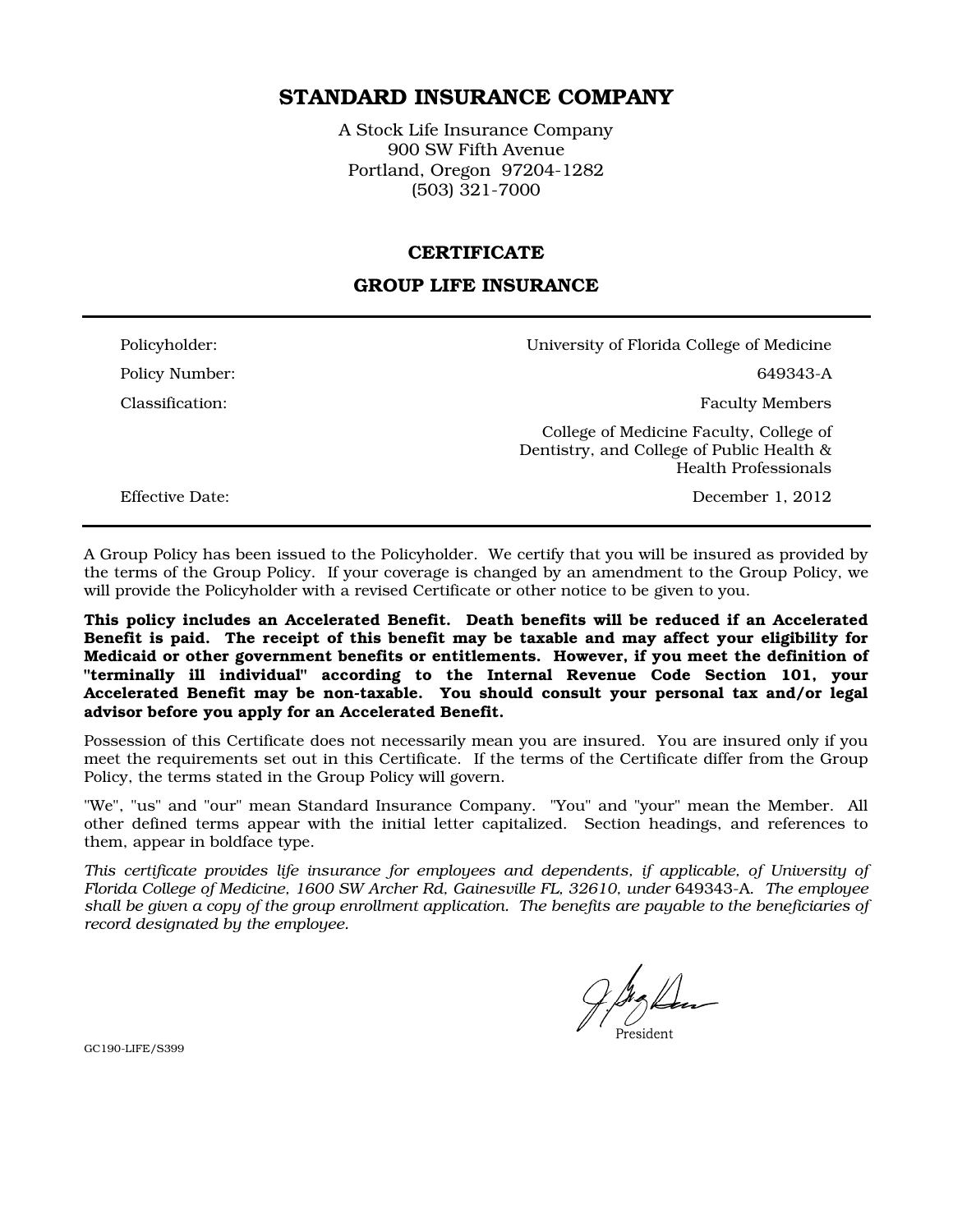# **Table of Contents**

| А.             |  |
|----------------|--|
| В.             |  |
| C.             |  |
| D.             |  |
| Е.             |  |
| $\mathbf{F}$ . |  |
| G.             |  |
|                |  |
| А.             |  |
| <b>B.</b>      |  |
| C.             |  |
| D.             |  |
| Е.             |  |
| $F_{\rm c}$    |  |
| G.             |  |
|                |  |
|                |  |
|                |  |
|                |  |
|                |  |
|                |  |
|                |  |
|                |  |
|                |  |
|                |  |
|                |  |
|                |  |
|                |  |
|                |  |
|                |  |
|                |  |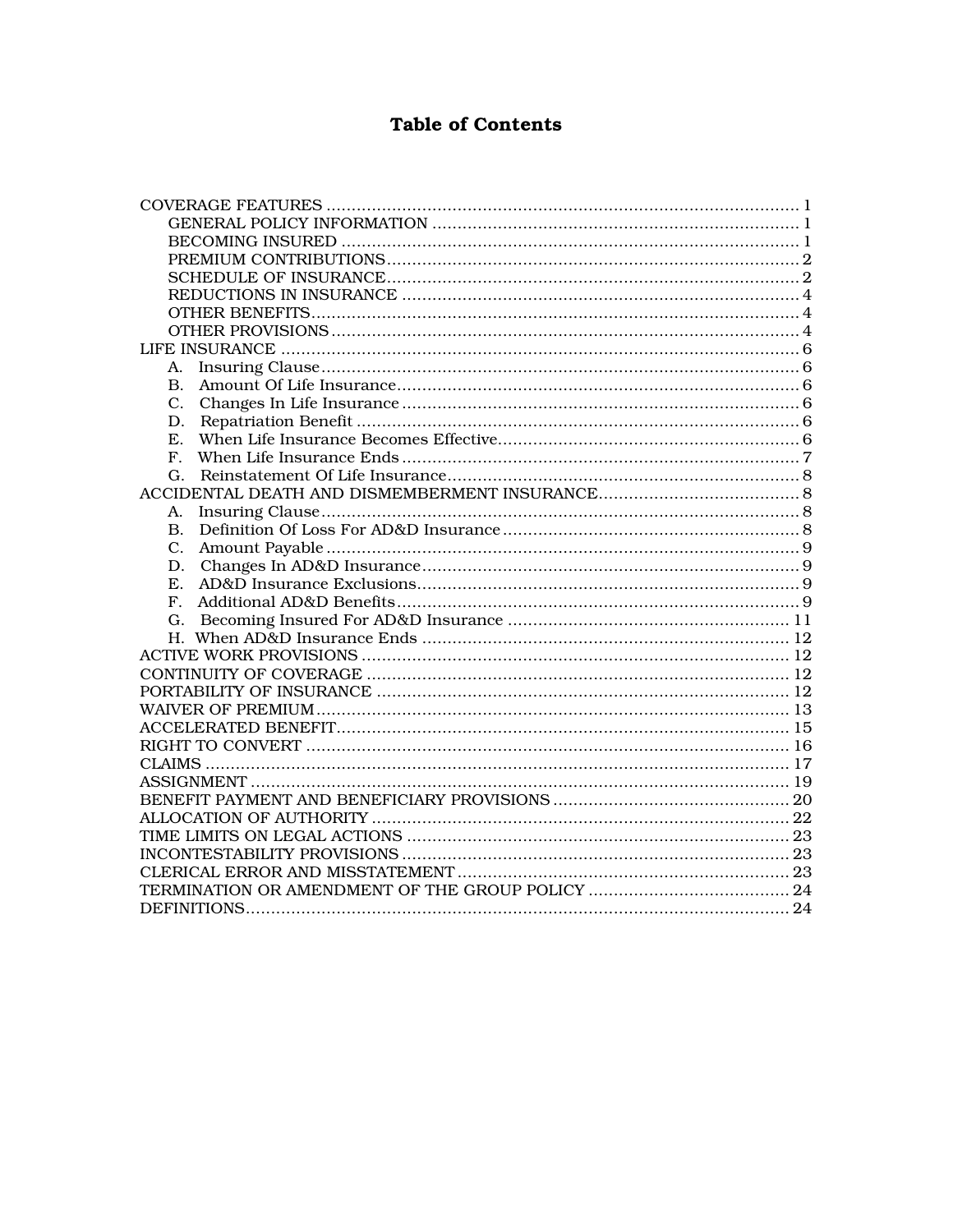### Index of Defined Terms

Accelerated Benefit, 15 Active Work, Actively At Work, 12 AD&D Insurance, 24 Air Bag System, 10 Annual Earnings, 24 Automobile, 10

Beneficiary, 21

Child, 25 Class Definition, 1 Contributory, 25 Conversion Period, 16

Dependents Life Insurance, 25 Disabled, 25 Domestic Partner, 26

Eligibility Waiting Period, 25 Employer(s), 1 Evidence Of Insurability, 25

Group Policy, 26 Group Policy Effective Date, 1 Group Policy Number, 1

Injury, 26 Insurance (for Accelerated Benefit), 16 Insurance (for Right to Convert), 16 Insurance (for Waiver Of Premium), 14

Leave Of Absence Period, 4 Life Insurance, 26

Loss, 8

Maximum Conversion Amount, 4 Member, 1 Minimum Time Insured, 4

Noncontributory, 26

Physician, 26 Policyholder, 1 Pregnancy, 26 Prior Plan, 26 Proof Of Loss, 17

Qualifying Event, 16 Qualifying Medical Condition, 15

Recipient, 22 Right To Convert, 16

Seat Belt System, 9 Sickness, 26 Spouse, 26

Totally Disabled, 26

Waiting Period (for Waiver Of Premium), 14 Waiver Of Premium, 13 War, 9

You, Your (for Right To Convert), 16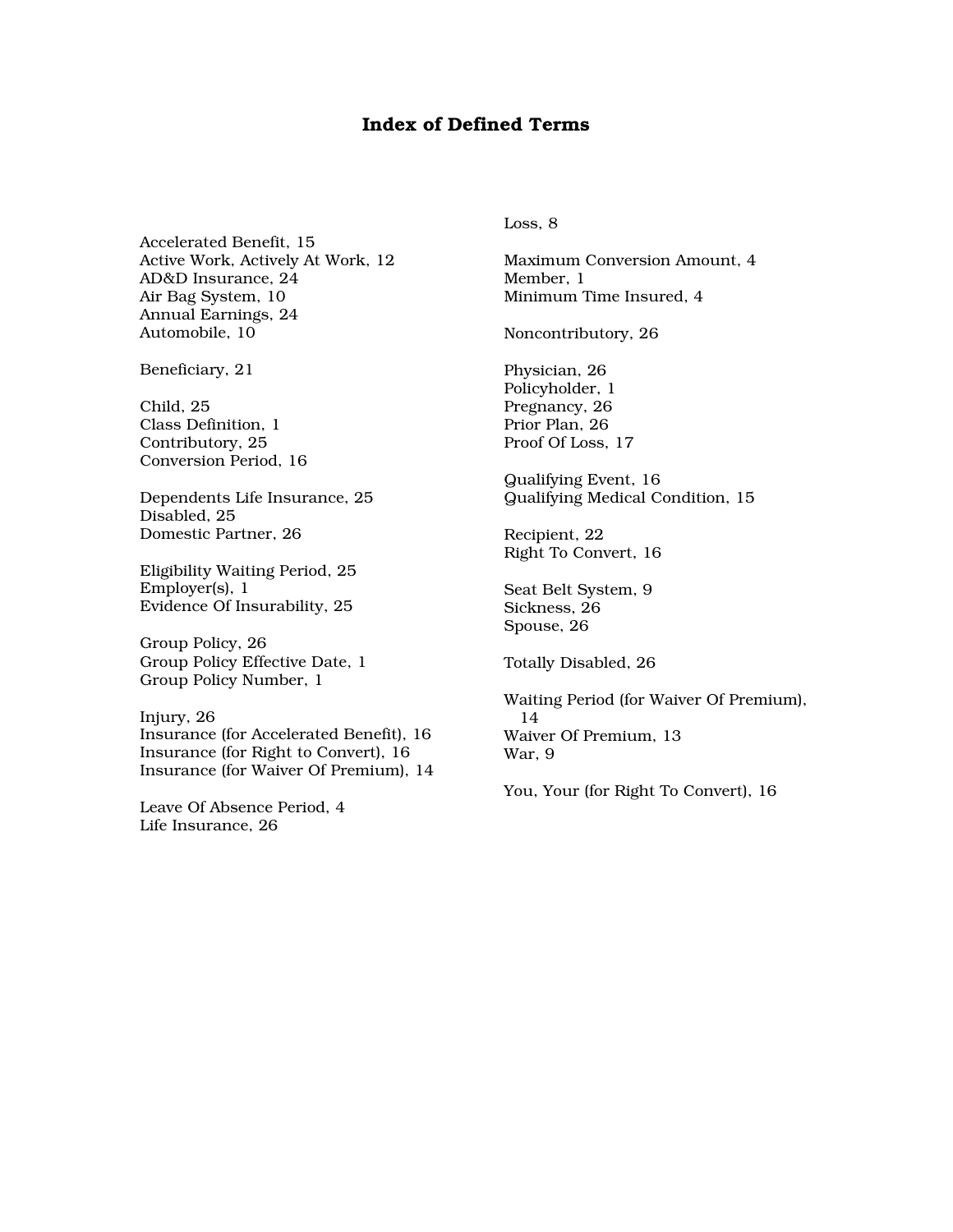#### COVERAGE FEATURES

This section contains many of the features of your group life insurance. Other provisions, including exclusions and limitations, appear in other sections. Please refer to the text of each section for full details. The Table of Contents and the Index of Defined Terms help locate sections and definitions.

### GENERAL POLICY INFORMATION

| Group Policy Number:                                    | 649343-A                                  |
|---------------------------------------------------------|-------------------------------------------|
| Type of Insurance Provided:<br>Life Insurance:          | Yes                                       |
| Dependents Life Insurance:                              | Not applicable                            |
| Accidental Death And Dismemberment<br>(AD&D) Insurance: | Yes                                       |
| Policyholder:                                           | University of Florida College of Medicine |
| $Emplover(s)$ :                                         | University of Florida College of Medicine |
| Group Policy Effective Date:                            | December 1, 2012                          |
| Policy Issued in:                                       | Florida                                   |

#### BECOMING INSURED

To become insured for Life Insurance you must: (a) Be a Member; (b) Complete your Eligibility Waiting Period; and (c) Meet the requirements in Life Insurance and Active Work Provisions. The requirements for becoming insured for coverages other than Life Insurance are set out in the text.

#### Definition of Member

You are a Member if you are appointed and regularly working at .50 Full-Time Equivalency (FTE) or above and one of the following:

- 1. Clinical M.D. and Clinical Ph.D. faculty, ranked Lecturer and above and Associate and Assistant Dean and Vice President as designated by the Dean of the College of Medicine;
- 2. Visiting clinical M.D. or Ph.D. faculty, ranked Lecturer and above, appointed for one year or more, and receiving other than OPS salary;
- 3. An Appointment made specifically by the Dean of the College of Medicine including a SBIR grantee;
- 4. A full-time resident and clinical post-doctoral associate appointed through a department in the College of Medicine; or
- 5. College of Medicine faculty working at North Florida/South Georgia Veterans Health System.

You are not a Member if you are a temporary or seasonal employee, a leased employee, an independent contractor or a full time member of the armed forces of any country.

Class Definition:

Class 1: Full-Time College of Medicine Faculty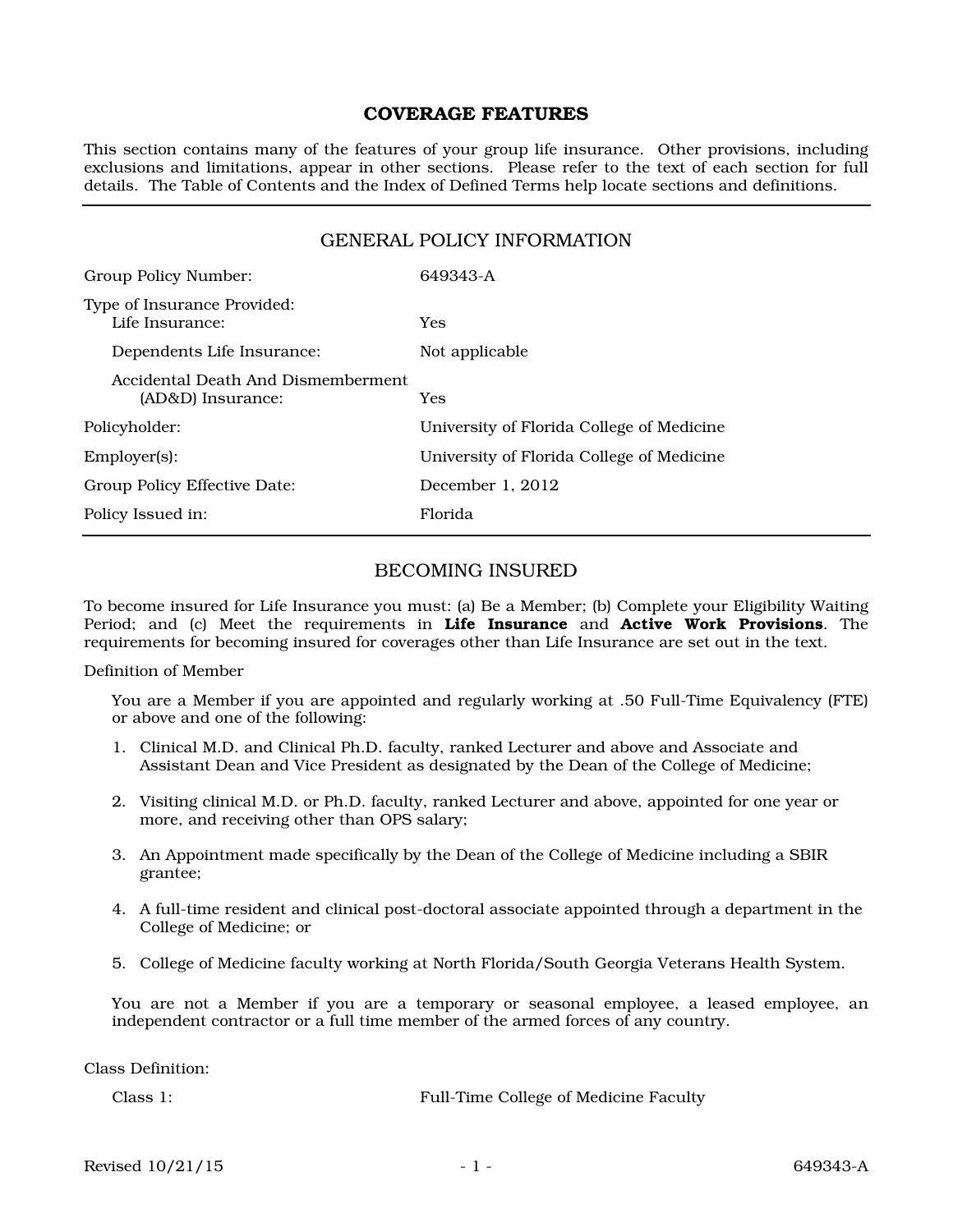| Class 2: | Full-Time College of Dentistry Faculty Members                                                                                                              |
|----------|-------------------------------------------------------------------------------------------------------------------------------------------------------------|
| Class 3: | Full-Time College of Public Health & Health Professionals<br><b>Faculty Members</b>                                                                         |
| Class 4: | Part-Time and partially disabled Faculty members of the<br>College of Medicine, College of Dentistry and College of<br>Public Health & Health Professionals |

#### This Certificate applies to the class listed above. Other classes are also covered under the Plan. Contact your Plan Administrator for further information.

| <b>Eligibility Waiting Period:</b> | You are eligible on one of the following dates:                                                                    |
|------------------------------------|--------------------------------------------------------------------------------------------------------------------|
|                                    | If you are a Member on the Group Policy Effective Date,<br>you are eligible on that date.                          |
|                                    | If you become a Member after the Group Policy Effective<br>Date, you are eligible on the date you become a Member. |
| Evidence Of Insurability:          | Required:                                                                                                          |
|                                    | a. For late application for Contributory insurance.                                                                |
|                                    | b. For reinstatements if required.                                                                                 |
|                                    | c. For Members eligible but not insured under the Prior<br>Plan.                                                   |
|                                    |                                                                                                                    |

## PREMIUM CONTRIBUTIONS

| Life Insurance: | Noncontributory |
|-----------------|-----------------|
| AD&D Insurance: | Noncontributory |

# SCHEDULE OF INSURANCE

For you:

| Life Insurance Benefit:      | Class 1 and 2: $$500,000$                                                                                                                                                                    |
|------------------------------|----------------------------------------------------------------------------------------------------------------------------------------------------------------------------------------------|
|                              | Class 3: \$200,000                                                                                                                                                                           |
|                              | Class 4: $$100.000$                                                                                                                                                                          |
| <b>Repatriation Benefit:</b> | The expenses incurred to transport your body to a<br>mortuary near your primary place of residence, but not to<br>exceed \$5,000 or 10% of the Life Insurance Benefit,<br>whichever is less. |
| SCHEDULE OF AD&D INSURANCE   |                                                                                                                                                                                              |
| For you:                     |                                                                                                                                                                                              |
| AD&D Insurance Benefit:      | Class 1 and 2: $$150,000*$                                                                                                                                                                   |
|                              | Class 3: $$200,000*$                                                                                                                                                                         |
|                              | Class 4: $$50.000*$                                                                                                                                                                          |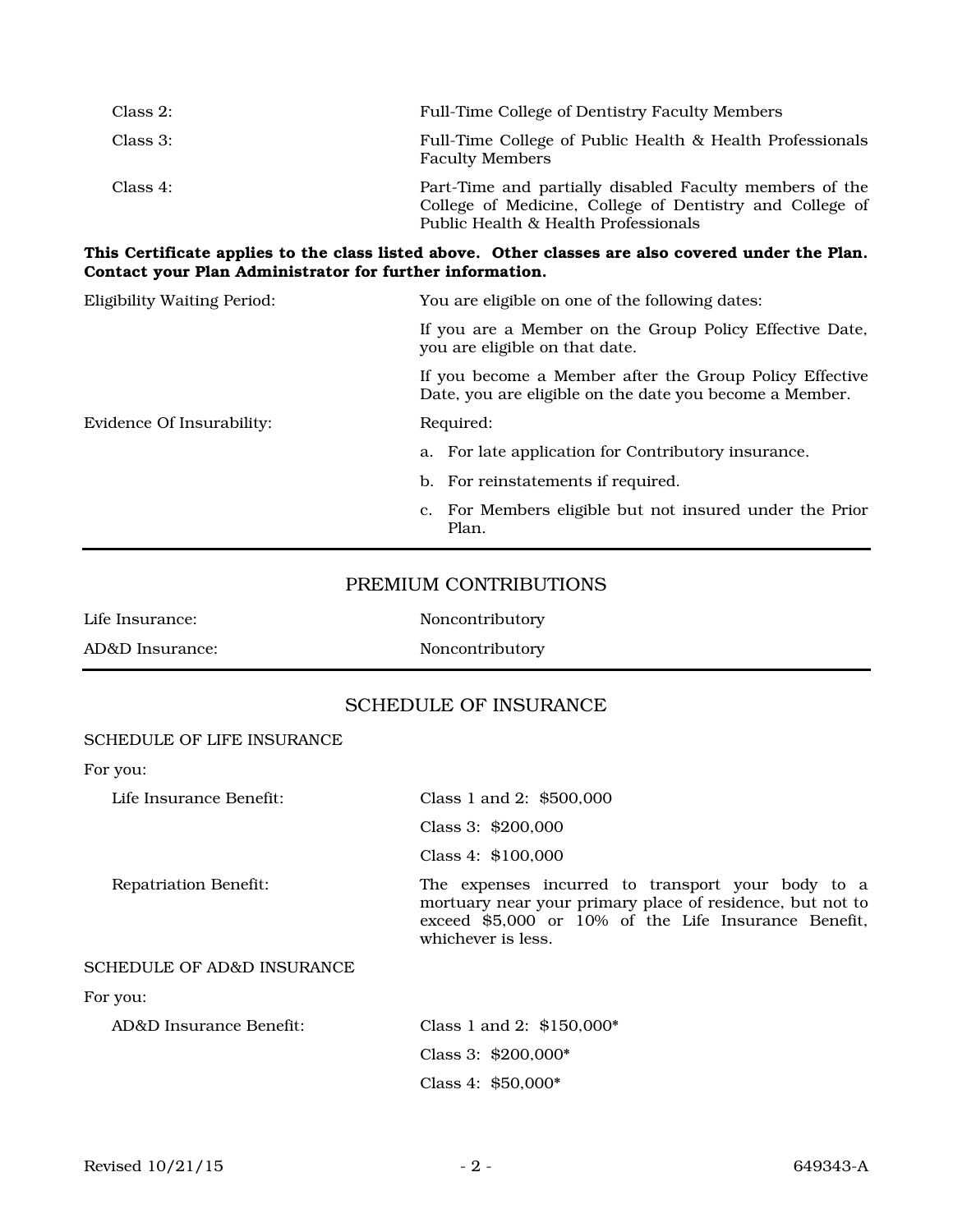\*The amount payable for certain Losses is less than 100% of the AD&D Insurance Benefit. See AD&D Table Of Losses.

| Seat Belt Benefit:                    | The amount of the Seat Belt Benefit is the lesser of (1)<br>\$10,000 or (2) the amount of AD&D Insurance Benefit<br>payable for loss of life.                                                                                                                                                                                                                  |
|---------------------------------------|----------------------------------------------------------------------------------------------------------------------------------------------------------------------------------------------------------------------------------------------------------------------------------------------------------------------------------------------------------------|
| Air Bag Benefit:                      | The amount of the Air Bag Benefit is the lesser of (1)<br>\$5,000; or (2) the amount of AD&D Insurance Benefit<br>payable for Loss of your life.                                                                                                                                                                                                               |
| Career Adjustment Benefit:            | The tuition expenses for training incurred by your Spouse<br>within 36 months after the date of your death, exclusive of<br>board and room, books, fees, supplies and other expenses,<br>but not to exceed \$5,000 per year, or the cumulative total<br>of \$10,000 or 25% of the AD&D Insurance Benefit,<br>whichever is less.                                |
| Child Care Benefit:                   | The total child care expense incurred by your Spouse<br>within 36 months after the date of your death for all<br>Children under age 13, but not to exceed \$5,000 per year,<br>or the cumulative total of \$10,000 or 25% of the AD&D<br>Insurance Benefit, whichever is less.                                                                                 |
| <b>Higher Education Benefit:</b>      | The tuition expenses incurred per Child within 4 years<br>after the date of your death at an accredited institution of<br>higher education, exclusive of board and room, books,<br>fees, supplies and other expenses, but not to exceed<br>$$5,000$ per year, or the cumulative total of $$20,000$ or<br>25% of the AD&D Insurance Benefit, whichever is less. |
| Occupational Assault Benefit:         | The lesser of $(1)$ \$25,000; or $(2)$ 50% of the amount of the<br>AD&D Insurance Benefit otherwise payable for the Loss.                                                                                                                                                                                                                                      |
| <b>Public Transportation Benefit:</b> | The lesser of $(1)$ \$200,000; or $(2)$ 100% of the amount of<br>the AD&D Insurance Benefit otherwise payable for the<br>Loss of your life.                                                                                                                                                                                                                    |

#### AD&D TABLE OF LOSSES

The amount payable is a percentage of the AD&D Insurance Benefit in effect on the date of the accident and is determined by the Loss suffered as shown in the following table:

| Loss: |                                                        | Percentage Payable: |
|-------|--------------------------------------------------------|---------------------|
| a.    | Life                                                   | 100%                |
| b.    | One hand or one foot.                                  | 50%                 |
| c.    | Sight in one eye, speech, or<br>hearing in both ears   | 50%                 |
| d.    | Two or more of the Losses listed<br>in b. and c. above | 100%                |
| e.    | Thumb and index finger of the<br>same hand             | $25\% *$            |
| f.    | Quadriplegia                                           | $100\%$ **          |
| g.    | Hemiplegia                                             | $50\%$ **           |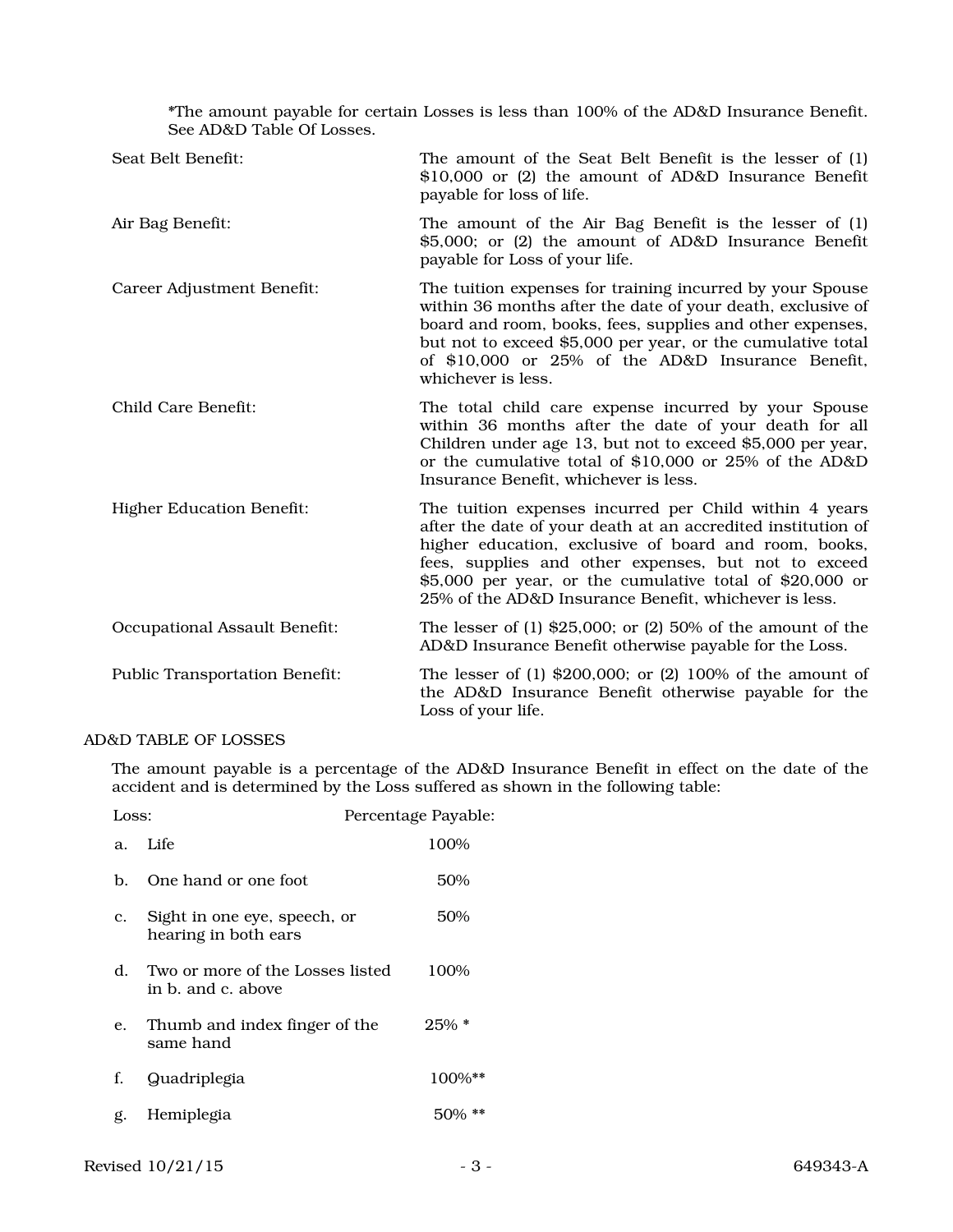h. Paraplegia 50% \*\*

No more than 100% of your AD&D Insurance will be paid for all Losses resulting from one accident.

\* No AD&D Insurance Benefit will be paid for Loss of thumb and index finger of the same hand if an AD&D Insurance Benefit is payable for the Loss of that entire hand.

\*\* No AD&D Insurance Benefit will be paid for loss of a hand or foot if an AD&D Insurance Benefit is payable for Quadriplegia, Hemiplegia, or Paraplegia involving that same hand or foot.

### REDUCTIONS IN INSURANCE

If you reach an age shown below, the amount of insurance will be the amount determined from the Schedule Of Insurance, multiplied by the appropriate percentage below:

Life and AD&D Insurance:

| Age Of Member | Percentage |
|---------------|------------|
| 70 through 74 | 65%        |
| 75 or over    | .50%       |

| Waiver Of Premium:   | <b>Yes</b> |
|----------------------|------------|
| Accelerated Benefit: | <b>Yes</b> |

OTHER BENEFITS

#### OTHER PROVISIONS

| Limits on Right To Convert if<br>Group Policy terminates<br>or is amended: |           |
|----------------------------------------------------------------------------|-----------|
| Minimum Time Insured:                                                      | 5 years   |
| Maximum Conversion Amount:                                                 | \$10,000  |
| Leave Of Absence Period:                                                   | 60 days   |
| Continuity Of Coverage:                                                    | Yes       |
| Insurance Eligible For Portability:                                        |           |
| For you:                                                                   |           |
| Life Insurance                                                             | Yes       |
| Minimum amount:                                                            | \$10,000  |
| Maximum amount:                                                            | \$500,000 |
| AD&D Insurance                                                             | Yes       |
| Minimum amount:                                                            | \$10,000  |
| Maximum amount:                                                            | \$200,000 |
|                                                                            |           |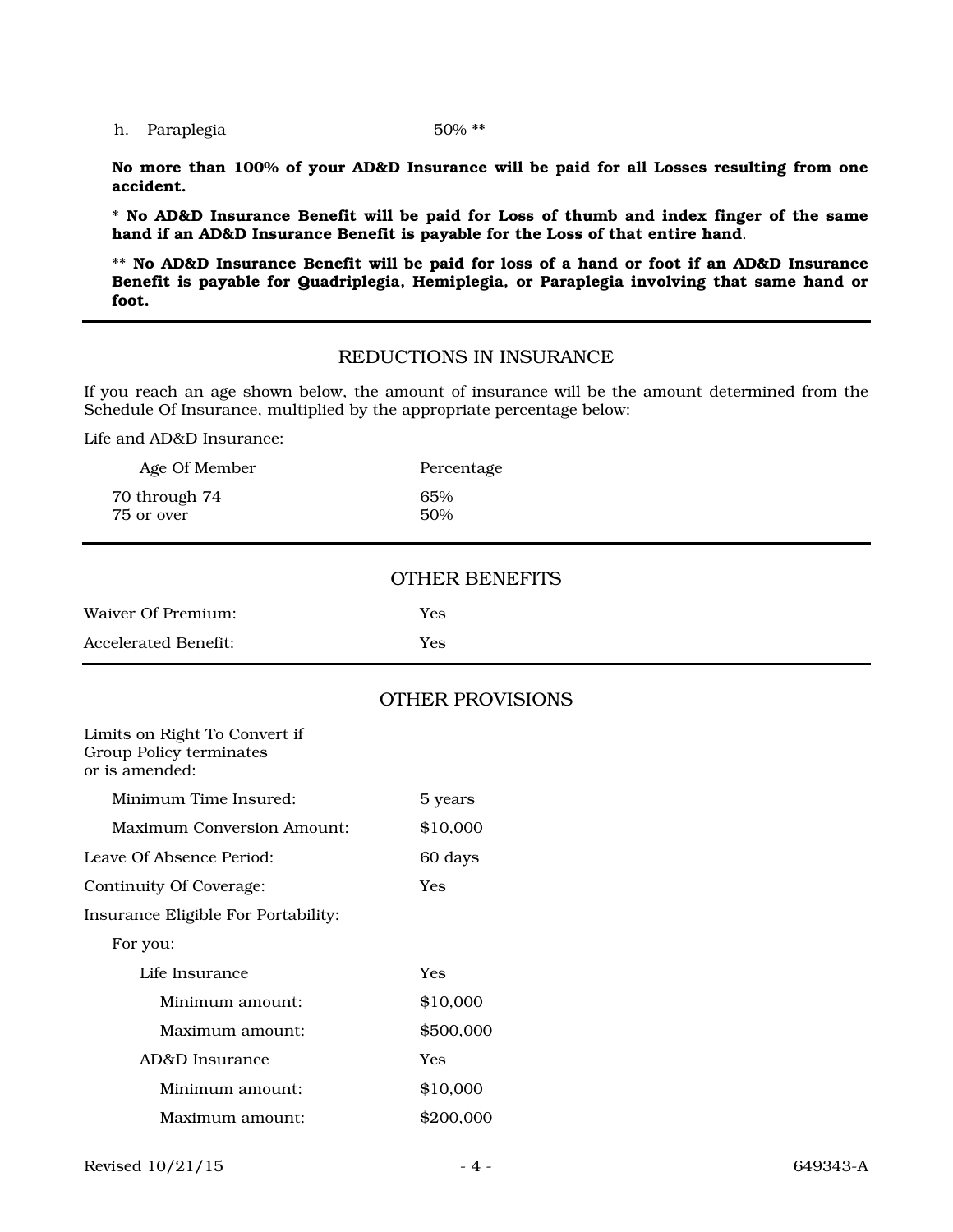Annual Earnings based on: Earnings in effect on your last full day of Active Work.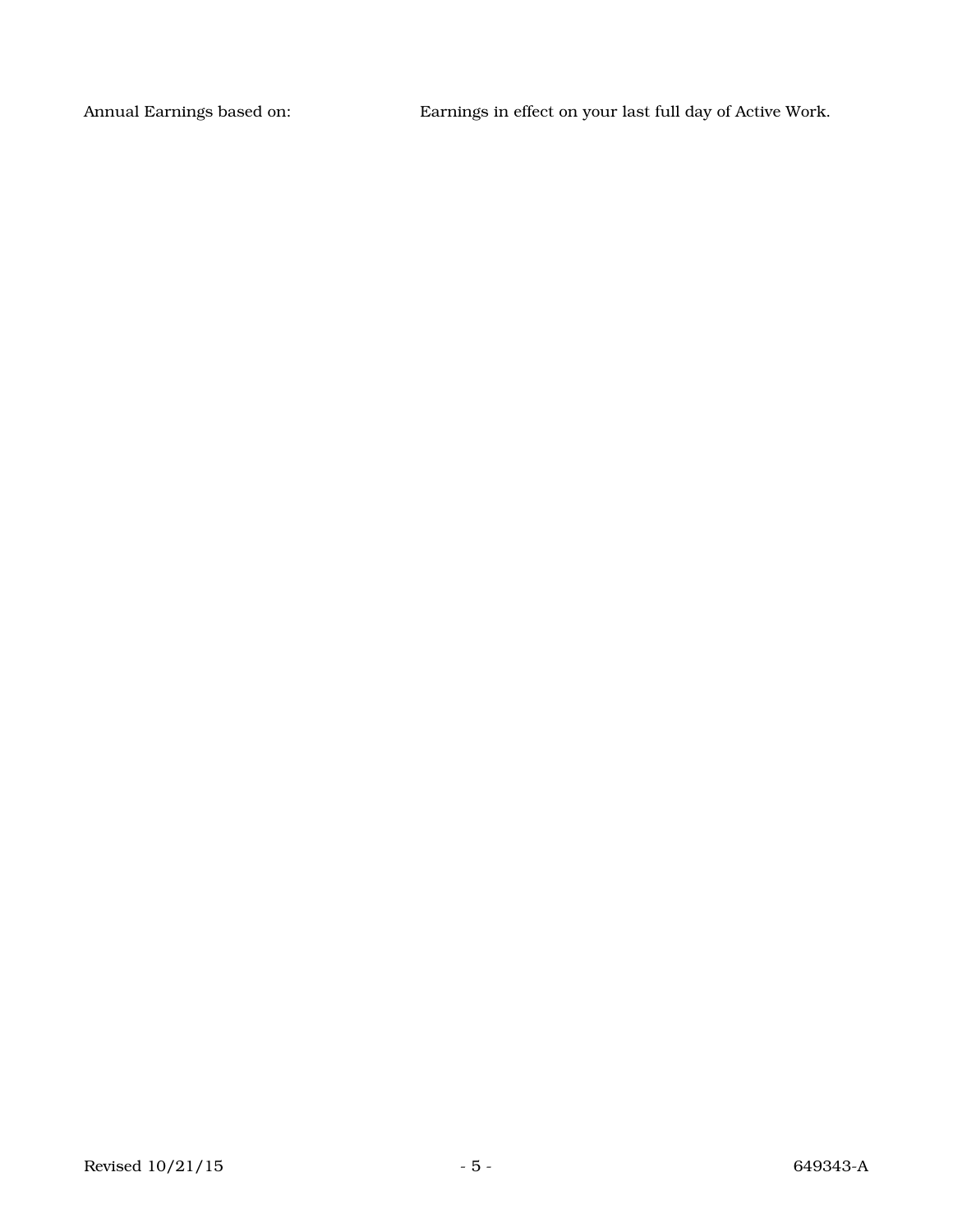# LIFE INSURANCE

#### A. Insuring Clause

If you die while insured for Life Insurance, we will pay benefits according to the terms of the Group Policy after we receive Proof Of Loss satisfactory to us.

B. Amount Of Life Insurance

See the **Coverage Features** for the Life Insurance schedule.

- C. Changes In Life Insurance
	- 1. Increases

You must apply in writing for any elective increase in your Life Insurance.

Subject to the Active Work Provisions, an increase in your Life Insurance becomes effective as follows:

a. Increases Subject To Evidence Of Insurability

An increase in your Life Insurance subject to Evidence Of Insurability becomes effective on the date we approve your Evidence Of Insurability.

b. Increases Not Subject To Evidence Of Insurability

An increase in your Life Insurance not subject to Evidence Of Insurability becomes effective on the date you apply for an elective increase or the date of change in your classification, age or Annual Earnings.

2. Decreases

A decrease in your Life Insurance because of a change in your classification, age or Annual Earnings becomes effective on the date of the change.

Any other decrease in your Life Insurance becomes effective on the first day of the calendar month coinciding with or next following the date the Policyholder or your Employer receives your written request for the decrease.

D. Repatriation Benefit

The amount of the Repatriation Benefit is shown in the Coverage Features.

We will pay a Repatriation Benefit if all of the following requirements are met.

- 1. A Life Insurance Benefit is payable because of your death.
- 2. You die more than 200 miles from your primary place of residence.
- 3. Expenses are incurred to transport your body to a mortuary near your primary place of residence.
- E. When Life Insurance Becomes Effective

The Coverage Features states whether your Life Insurance is Contributory or Noncontributory.

Subject to the **Active Work Provisions**, your Life Insurance becomes effective as follows:

1. Life Insurance subject to Evidence Of Insurability

Life Insurance subject to Evidence Of Insurability becomes effective on the date we approve your Evidence Of Insurability.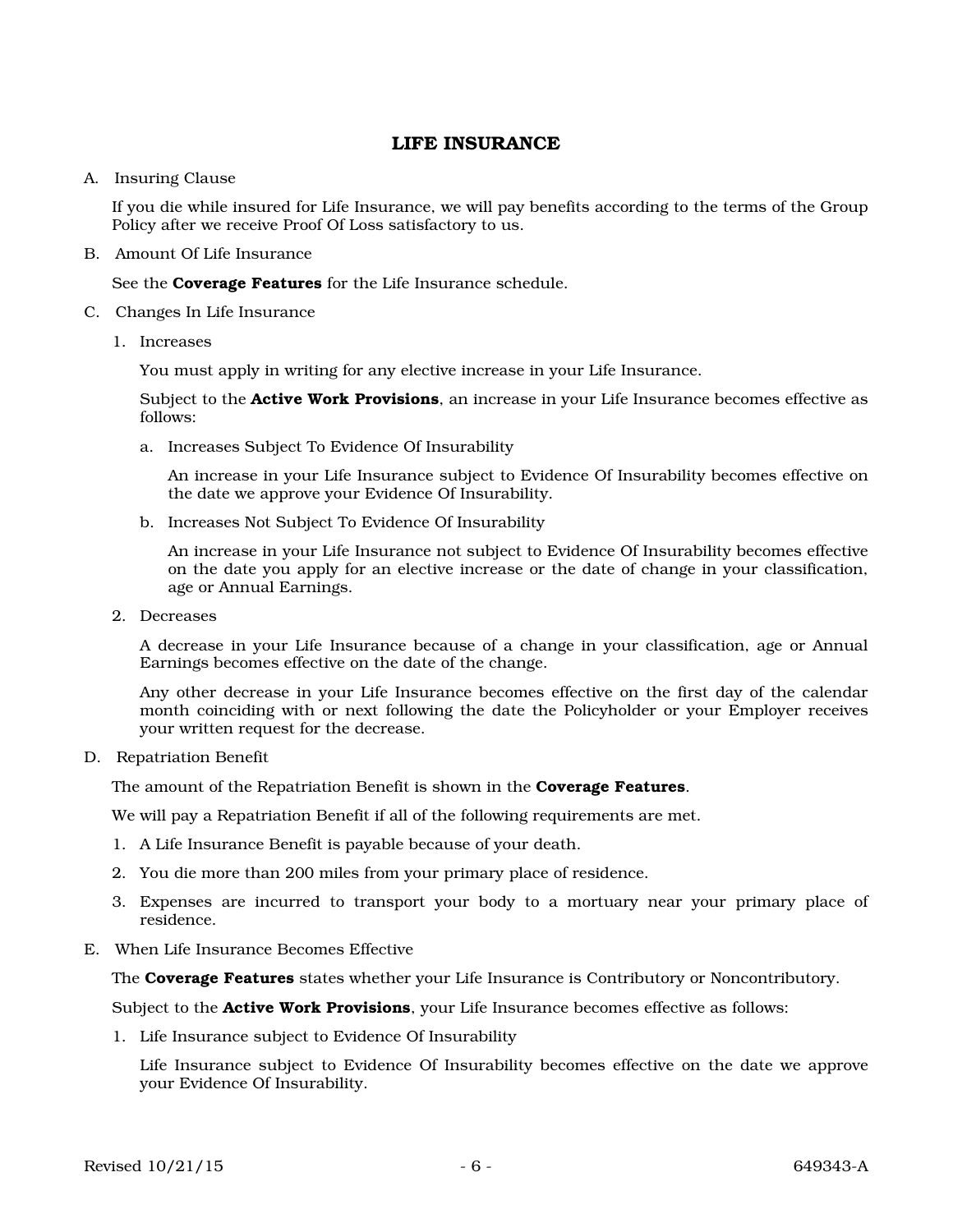- 2. Life Insurance not subject to Evidence Of Insurability
	- a. Noncontributory Life Insurance

Noncontributory Life Insurance not subject to Evidence Of Insurability becomes effective on the date you become eligible.

b. Contributory Life Insurance

You must apply in writing for Contributory Life Insurance and agree to pay premiums. Contributory Life Insurance not subject to Evidence Of Insurability becomes effective on:

- (i) The date you become eligible if you apply on or before that date.
- (ii) The date you apply if you apply within 31 days after you become eligible.

Late application: Evidence Of Insurability is required if you apply more than 31 days after you become eligible.

- 3. Takeover Provision
	- a. If you were insured under the Prior Plan on the day before the effective date of your Employer's coverage under the Group Policy, your Eligibility Waiting Period is waived on the effective date of your Employer's coverage under the Group Policy.
	- b. You must submit satisfactory Evidence Of Insurability to become insured for Life Insurance if you were eligible under the Prior Plan for more than 31 days but were not insured.
- F. When Life Insurance Ends

Life Insurance ends automatically on the earliest of:

- 1. The date the last period ends for which a premium was paid for your Life Insurance;
- 2. The date the Group Policy terminates. However, if you are Totally Disabled on that date, we will continue your Life Insurance for 12 months, unless you are eligible for Waiver Of Premium. The Life Insurance Benefit payable during this 12 month extension period will be reduced by any amount payable under a replacement group life insurance plan;
- 3. The date your employment terminates; and
- 4. The date you cease to be a Member. However, if you cease to be a Member because you are working less than the required minimum number of hours, your Life Insurance will be continued with premium payment during the following periods, unless it ends under 1 through 3 above.
	- a. While your Employer is paying you at least the same Annual Earnings paid to you immediately before you ceased to be a Member.
	- b. While your ability to work is limited because of Sickness, Injury, or Pregnancy.

If you are Totally Disabled and you are not eligible for Waiver Of Premium (see Waiver Of **Premium**), your Life Insurance will continue, while you remain Totally Disabled, for a period of six months, but not beyond the date the Group Policy terminates. This applies even if your employment terminates.

- c. During the first 60 days of:
	- (1) A temporary layoff; or
	- (2) A strike, lockout, or other general work stoppage caused by a labor dispute between your collective bargaining unit and your Employer.
- d. During a leave of absence if continuation of your insurance under the Group Policy is required by a state-mandated family or medical leave act or law.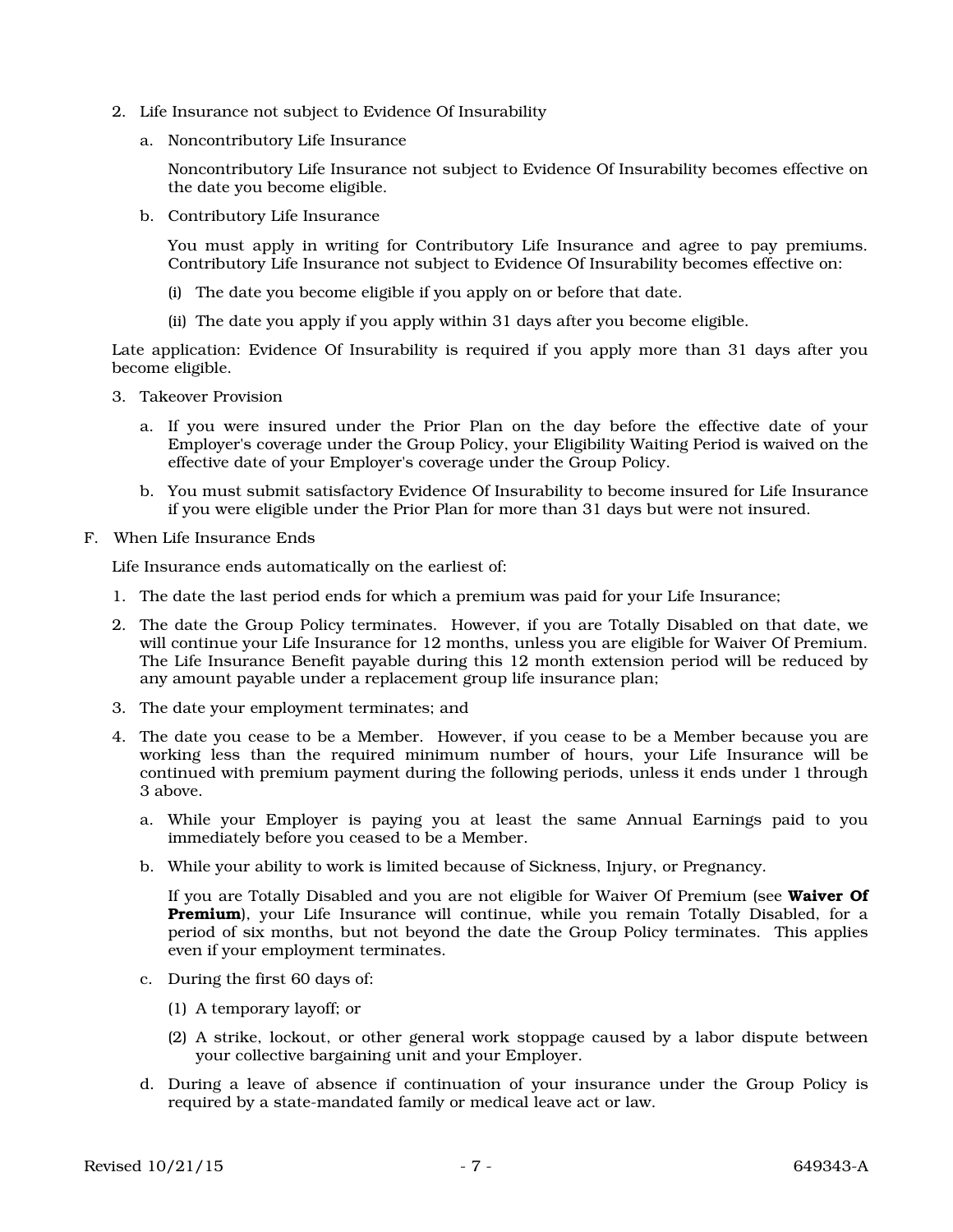- e. During any other scheduled leave of absence approved by your Employer in advance and in writing and lasting not more than the period shown in the **Coverage Features.**
- G. Reinstatement Of Life Insurance

If your Life Insurance ends, you may become insured again as a new Member. However, 1 through 4 below will apply.

- 1. If your Life Insurance ends because you cease to be a Member, and if you become a Member again within 90 days, the Eligibility Waiting Period will be waived.
- 2. If your Life Insurance ends because you fail to make a required premium contribution, you must provide Evidence Of Insurability to become insured again.
- 3. If you exercised your Right To Convert, you must provide Evidence Of Insurability to become insured again.
- 4. If your Life Insurance ends because you are on a federal or state-mandated family or medical leave of absence, and you become a Member again immediately following the period allowed, your insurance will be reinstated pursuant to the federal or state-mandated family or medical leave act or law.

(REPAT) LI.LF.FL.3

#### ACCIDENTAL DEATH AND DISMEMBERMENT INSURANCE

A. Insuring Clause

If you have an accident, including accidental exposure to adverse conditions, while insured for AD&D Insurance, and the accident results in a Loss, we will pay benefits according to the terms of the Group Policy after we receive Proof Of Loss satisfactory to us.

B. Definition Of Loss For AD&D Insurance

Loss means loss of life, hand, foot, sight, speech, hearing in both ears, thumb and index finger of the same hand and Quadriplegia, Hemiplegia or Paraplegia which meets all of the following requirements:

- 1. Is caused solely and directly by an accident.
- 2. Occurs independently of all other causes.
- 3. Occurs within 365 days after the accident.
- 4. With respect to Loss of life, is evidenced by a certified copy of the death certificate.
- 5. With respect to all other Losses, is certified by a Physician in the appropriate specialty as determined by us.

With respect to Loss of life, death will be presumed if you disappear and the disappearance:

- 1. Is caused solely and directly by an accident that reasonably could have caused Loss of life;
- 2. Occurs independently of all other causes; and
- 3. Continues for a period of 365 days after the date of the accident, despite reasonable search efforts.

With respect to a hand or foot, Loss means actual and permanent severance from the body at or above the wrist or ankle joint, whether or not surgically reattached.

With respect to sight, Loss means entire, uncorrectable, and irrecoverable loss of sight.

With respect to speech, Loss means entire, uncorrectable, and irrecoverable loss of audible speech.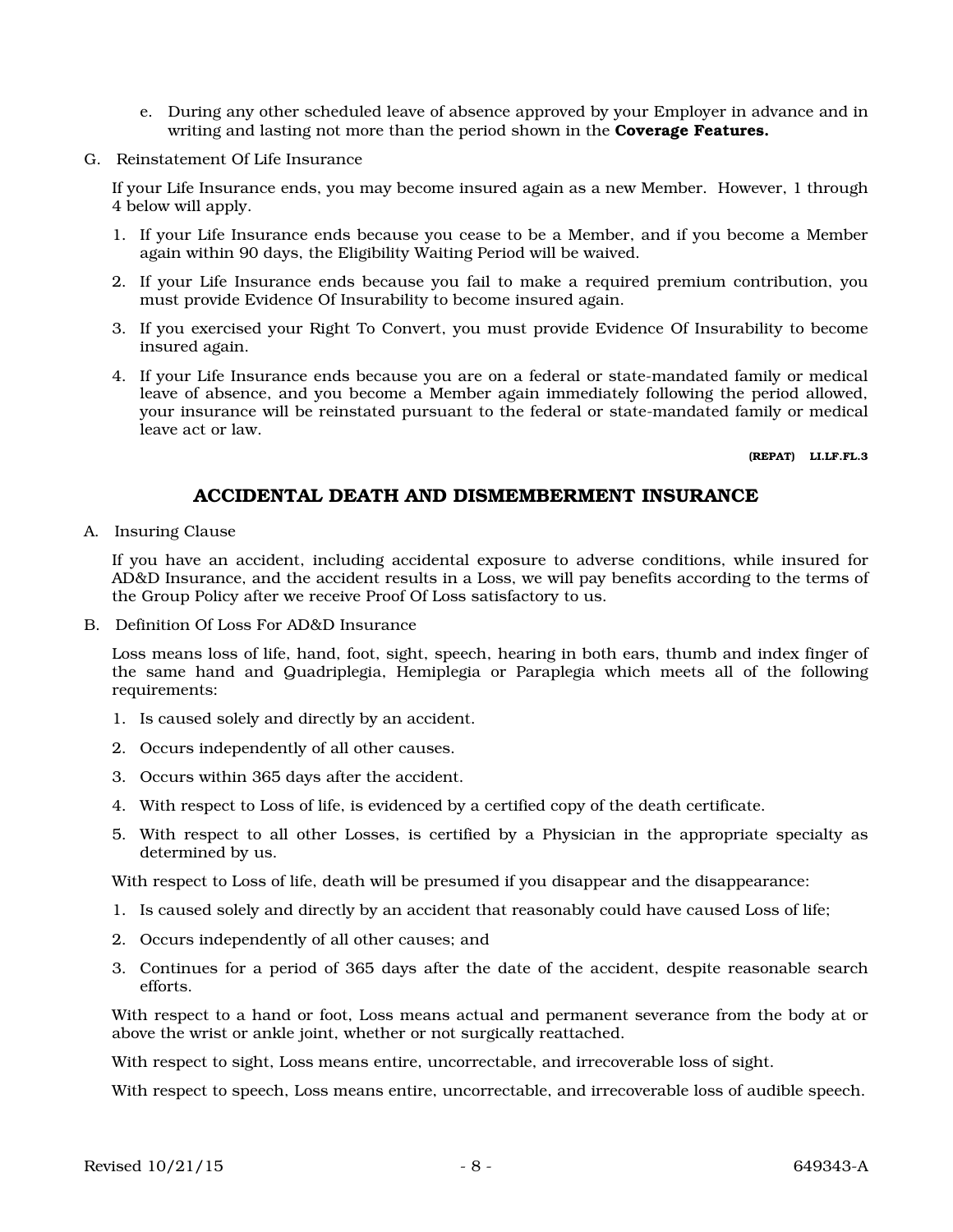With respect to hearing, Loss means entire, uncorrectable, and irrecoverable loss of hearing in both ears.

With respect to thumb and index finger of the same hand, Loss means actual and permanent severance from the body at or above the metacarpophalangeal joints.

With respect to Quadriplegia, Hemiplegia, and Paraplegia, Loss must be permanent, complete, and irreversible.

Quadriplegia means total paralysis of both upper and lower limbs. Hemiplegia means total paralysis of the upper and lower limbs on the same side of the body. Paraplegia means total paralysis of both lower limbs.

C. Amount Payable

See **Coverage Features** for the AD&D Insurance schedule. The amount payable is a percentage of the AD&D Insurance Benefit in effect on the date of the accident and is determined by the Loss suffered. See AD&D Table Of Losses in the **Coverage Features**.

D. Changes In AD&D Insurance

Changes in your AD&D Insurance will become effective on the date your Life Insurance changes.

E. AD&D Insurance Exclusions

No AD&D Insurance benefit is payable if the accident or Loss is caused or contributed to by any of the following:

- 1. War or act of War. War means declared or undeclared war, whether civil or international, and any substantial armed conflict between organized forces of a military nature.
- 2. Suicide or other intentionally self-inflicted Injury, while sane or insane.
- 3. Committing or attempting to commit an assault or felony, or actively participating in a violent disorder or riot. Actively participating does not include being at the scene of a violent disorder or riot while performing your official duties.
- 4. The voluntary use or consumption of any poison, chemical compound, alcohol or drug, unless used or consumed according to the directions of a Physician.
- 5. Sickness or Pregnancy existing at the time of the accident.
- 6. Heart attack or stroke.
- 7. Boarding, leaving, or being in or on any kind of aircraft. However, this exclusion will not apply if the person who suffers the Loss is a fare paying passenger on a commercial aircraft.
- 8. Medical or surgical treatment for any of the above.
- F. Additional AD&D Benefits

Seat Belt Benefit

The amount of the Seat Belt Benefit is shown in the **Coverage Features**.

We will pay a Seat Belt Benefit if all of the following requirements are met:

- 1. You die as a result of an Automobile accident for which an AD&D Insurance Benefit is payable for Loss of your Life; and
- 2. You are wearing and properly utilizing a Seat Belt System at the time of the accident, as evidenced by a police accident report.

Seat Belt System means a properly installed combination lap and shoulder restraint system that meets the Federal Vehicle Safety Standards of the National Highway Traffic Safety Administration. Seat Belt System will include a lap belt alone, but only if the Automobile did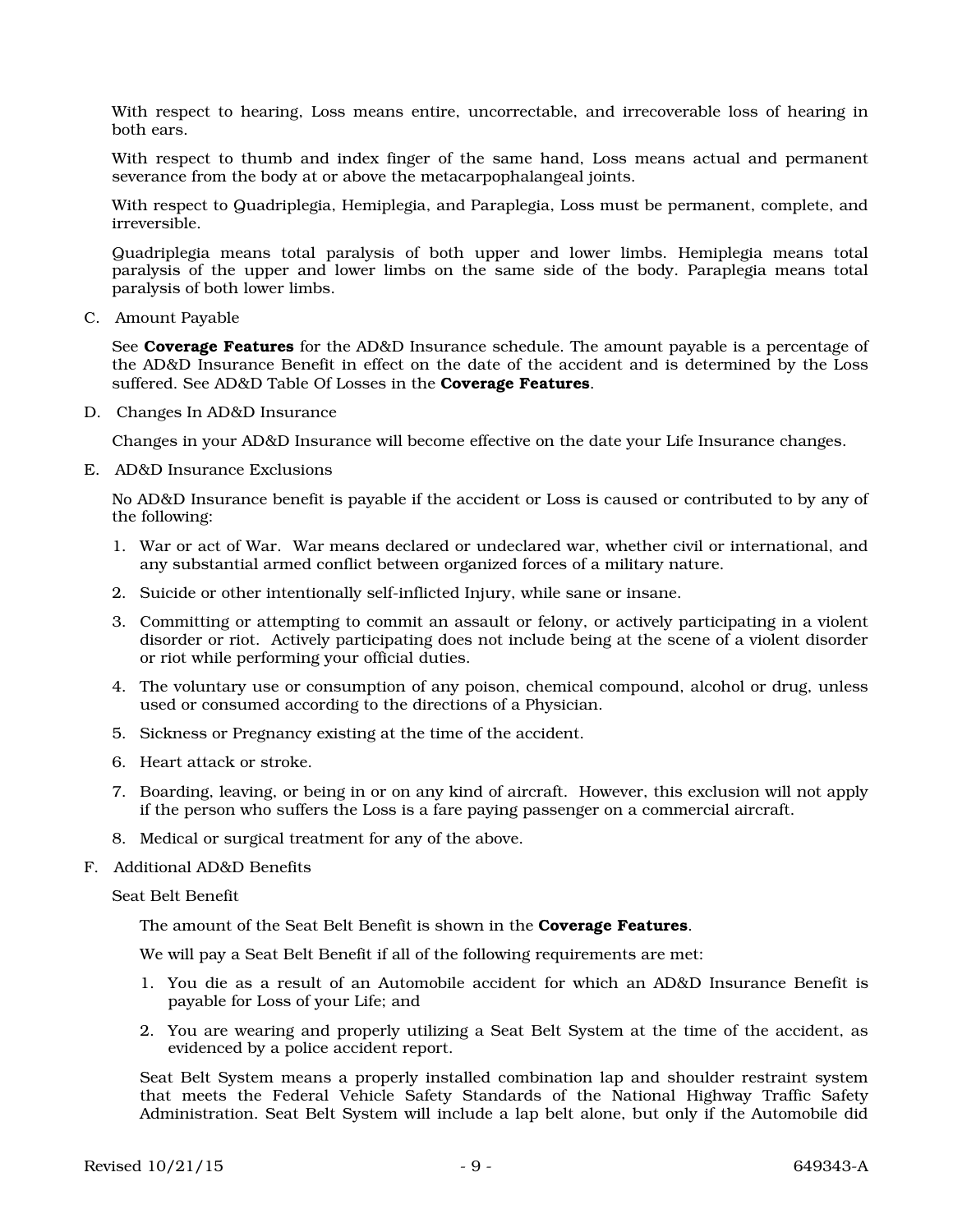not have a combination lap and shoulder restraint system when manufactured. Seat Belt System does not include a shoulder restraint alone.

Automobile means a motor vehicle licensed for use on public highways.

Air Bag Benefit

The amount of the Air Bag Benefit is shown in the **Coverage Features**.

We will pay an Air Bag Benefit if all of the following requirements are met:

- 1. You die as a result of an Automobile accident for which a Seat Belt Benefit is payable for Loss of your life.
- 2. The Automobile is equipped with an Air Bag System that was installed as original equipment by the Automobile manufacturer and has received regular maintenance or scheduled replacement as recommended by the Automobile or Air Bag manufacturer.
- 3. You are seated in the driver's or a passenger's seating position intended to be protected by the Air Bag System and the Air Bag System deploys, as evidenced by a police accident report.

Air Bag System means an automatically inflatable passive restraint system that is designed to provide automatic crash protection in front or side impact Automobile accidents and meets the Federal Vehicle Safety Standards of the National Highway Traffic Safety Administration.

Automobile means a motor vehicle licensed for use on public highways.

Career Adjustment Benefit

The amount of the Career Adjustment Benefit is shown in the **Coverage Features**.

We will pay a Career Adjustment Benefit to your Spouse if all of the following requirements are met:

- 1. You are insured for AD&D Insurance under the Group Policy.
- 2. You die as a result of an accident for which an AD&D Insurance Benefit is payable for Loss of your life.
- 3. Your Spouse is, within 36 months after the date of your death, registered and in attendance at an accredited institution of higher education or trades training program for the purpose of obtaining employment or increasing earnings.

No Career Adjustment Benefit will be paid if you have no surviving Spouse.

Child Care Benefit

The amount of the Child Care Benefit is shown in the **Coverage Features**.

We will pay a Child Care Benefit to your Spouse if all of the following requirements are met:

- 1. You are insured for AD&D Insurance under the Group Policy.
- 2. You die as a result of an accident for which an AD&D Insurance Benefit is payable for Loss of your life.
- 3. Your Spouse pays a licensed child care provider who is not a member of your family for child care provided to your Child(ren) under age 13 within 36 months of your death.
- 4. The child care is necessary in order for your Spouse to work or to obtain training for work or to increase earnings.

No Child Care Benefit will be paid if you have no surviving Spouse.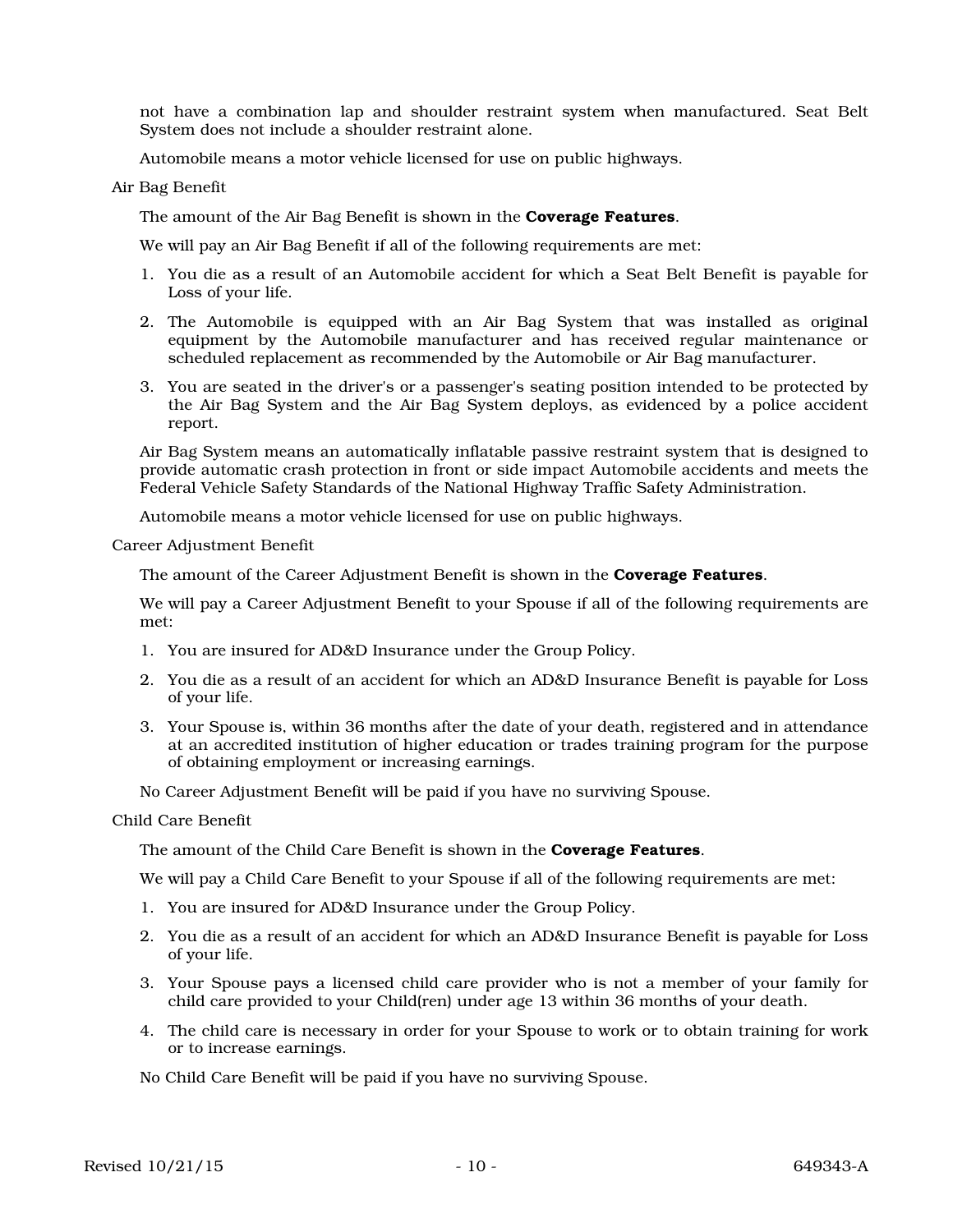Higher Education Benefit

The amount of the Higher Education Benefit is shown in the **Coverage Features**.

We will pay a Higher Education Benefit to your Child if all of the following requirements are met:

- 1. You are insured for AD&D Insurance under the Group Policy.
- 2. You die as a result of an accident for which an AD&D Insurance Benefit is payable for Loss of your life.
- 3. Your Child is, within 12 months after the date of your death, registered and in full-time attendance at an accredited institution of higher education beyond high school.

The Higher Education Benefit will be paid to each Child who meets the requirements of item 3 above, for a maximum of 4 consecutive years beginning on the date of your death. No Higher Education Benefit will be paid if there is no Child eligible to receive it.

Occupational Assault Benefit

The amount of the Occupational Assault Benefit is shown in the **Coverage Features.** 

We will pay an Occupational Assault Benefit if all of the following requirements are met:

- 1. While Actively At Work you suffer a Loss for which an AD&D Insurance Benefit is payable.
- 2. The Loss is the result of an act of physical violence against you that is punishable by law and is evidenced by a police report.

Public Transportation Benefit

The amount of the Public Transportation Benefit is shown in the **Coverage Features.** 

We will pay a Public Transportation Benefit if all of the following requirements are met:

- 1. You die as a result of an accident for which an AD&D Insurance Benefit is payable for Loss of your life.
- 2. The accident occurs while you are riding as a fare-paying passenger on Public Transportation.

Public Transportation means a public passenger conveyance operated by a licensed common carrier for the transportation of the general public for a fare and operating on regular passenger routes with a definite schedule of departures and arrivals.

- G. Becoming Insured For AD&D Insurance
	- 1. Eligibility

You become eligible for AD&D Insurance on the date your Life Insurance is effective.

2. Effective Date

The **Coverage Features** states whether AD&D Insurance is Contributory or Noncontributory. Subject to the **Active Work Provisions**, AD&D Insurance becomes effective as follows:

a. Noncontributory AD&D Insurance

Noncontributory AD&D Insurance becomes effective on the date you become eligible.

b. Contributory AD&D Insurance

You must apply in writing for Contributory AD&D Insurance and agree to pay premiums. Contributory AD&D Insurance becomes effective on the later of:

(i) The date you become eligible if you apply on or before that date.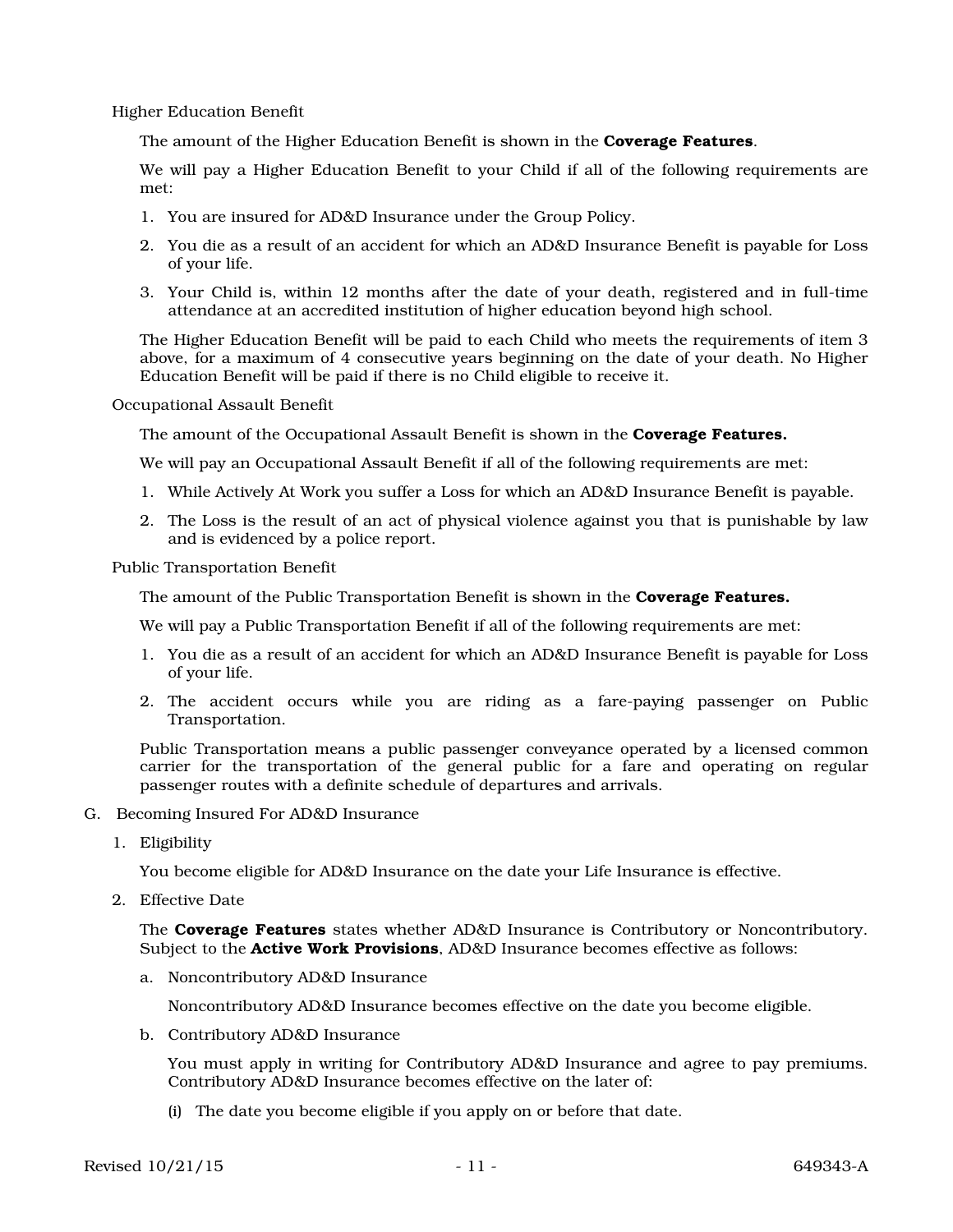- (ii) The first day of the calendar month coinciding with or next following the date you apply, if you apply after you become eligible.
- H. When AD&D Insurance Ends

AD&D Insurance ends automatically on the earlier of:

- 1. The date your Life Insurance ends.
- 2. The date your Waiver Of Premium begins.
- 3. The date AD&D Insurance terminates under the Group Policy.
- 4. The date the last period ends for which a premium was paid for your AD&D Insurance.

(FB NO DEP REQD\_FULL XP BEN PKG\_ALCOHL EXCL\_AIRCRFT EXCL\_SEAT AIR COMBO) LI.AD.OT.5

# ACTIVE WORK PROVISIONS

If you are incapable of Active Work because of Sickness, Injury or Pregnancy on the day before the scheduled effective date of your insurance or an increase in your insurance, your insurance or increase will not become effective until the day after you complete one full day of Active Work as an eligible Member.

Active Work and Actively At Work mean performing the material duties of your own occupation at your Employer's usual place of business. You will also meet the Active Work requirement if:

- 1. You were absent from Active Work because of a regularly scheduled day off, holiday, or vacation day;
- 2. You were Actively At Work on your last scheduled work day before the date of your absence; and
- 3. You were capable of Active Work on the day before the scheduled effective date of your insurance or increase in your insurance.

LI.AW.OT.1

# CONTINUITY OF COVERAGE

A. Waiver Of Active Work Requirement

If you were insured under the Prior Plan on the day before the effective date of your Employer's coverage under the Group Policy, you can become insured on the effective date of your Employer's coverage without meeting the Active Work requirement. See Active Work Provisions.

B. Payment Of Benefit

The benefits payable before you meet the Active Work requirement will be:

- 1. The benefits which would have been payable under the terms of the Prior Plan if it had remained in force; reduced by
- 2. Any benefits payable under the Prior Plan.

LI.CC.FL.1

# PORTABILITY OF INSURANCE

A. Portability Of Insurance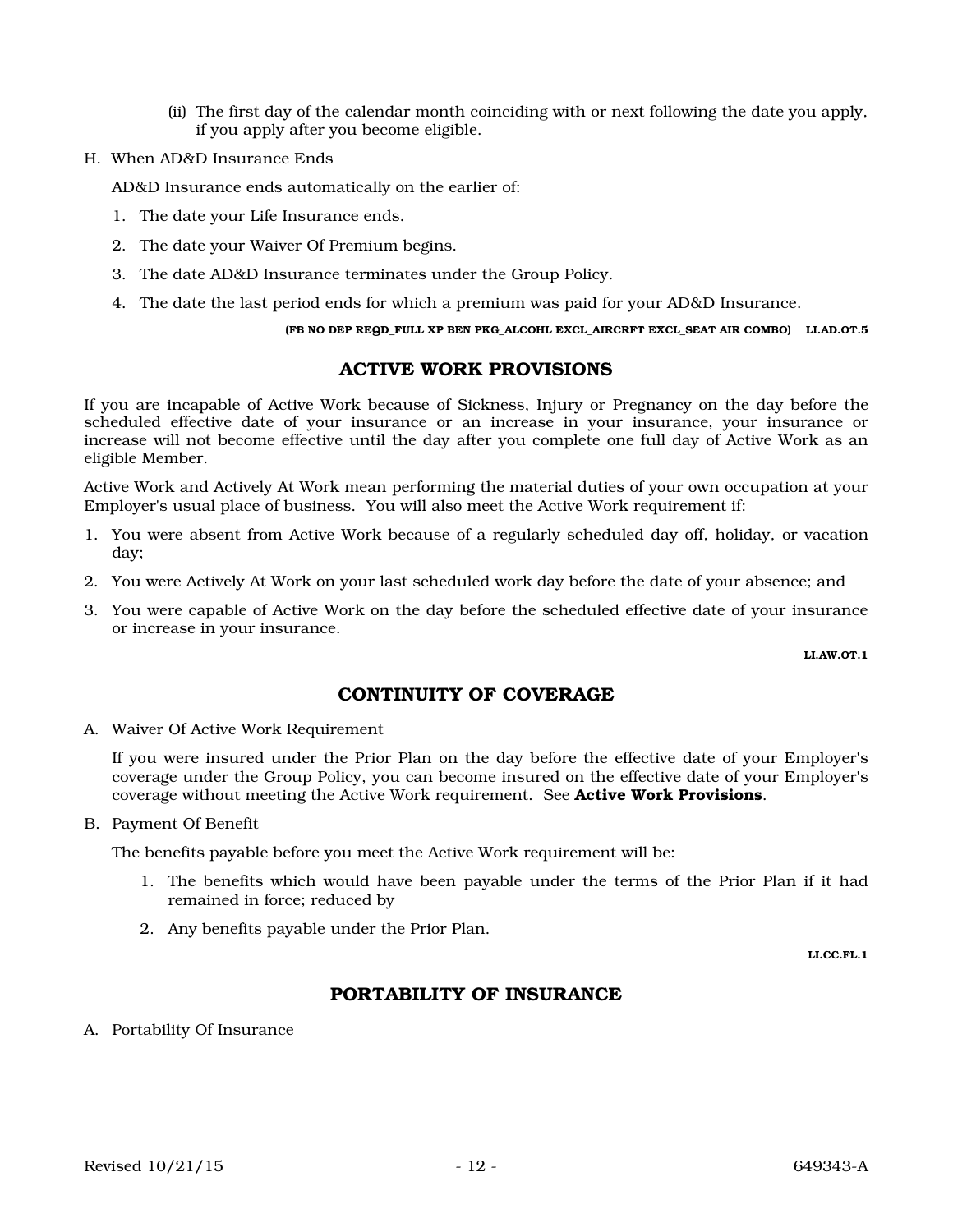If your insurance under the Group Policy ends because your employment with your Employer terminates, you may be eligible to buy portable group insurance coverage as shown in the **Coverage Features** for yourself without submitting Evidence Of Insurability. To be eligible you must satisfy the following requirements:

1. On the date your employment terminates, you must be able to perform with reasonable continuity the material duties of at least one gainful occupation for which you are reasonably fitted by education, training and experience.

(If you are unable to meet this requirement, see the Right To Convert and Waiver Of **Premium** provisions for other options that may be available to you under the Group Policy.)

- 2. On the date your employment terminates, you are under age 80.
- 3. On the date your employment terminates, you must have been continuously insured under the Group Policy for at least 12 consecutive months. In computing the 12 consecutive month period, we will include time insured under the Prior Plan.
- 4. You must apply in writing and pay the first premium directly to us at our Home Office within 31 days after the date your employment terminates. You must purchase portable group life insurance coverage for yourself in order to purchase any other insurance eligible for portability.

This portable group insurance will be provided under a master Group Life Portability Insurance Policy we have issued to the Standard Insurance Company Group Insurance Trust. If approved, the certificate you will receive will be governed under the terms of the Group Life Portability Insurance Policy and will contain provisions that differ from your Employer's coverage under the Group Policy.

B. Amount Of Portable Insurance

The minimum and maximum amounts that you are eligible to buy under the Group Life Portability Insurance Policy are shown in the **Coverage Features**. You may buy less than the maximum amounts in increments of \$1,000.

The combined amounts of insurance purchased under this **Portability Of Insurance** provision and the Right To Convert provision cannot exceed the amount in effect under the Group Policy on the day before your employment terminates.

C. When Portable Insurance Becomes Effective

Portable group insurance will become effective the day after your employment with your Employer terminates, if you apply within 31 days after the date your employment terminates.

If death occurs within 31 days after the date insurance ends under the Group Policy, life insurance benefits, if any, will be paid according to the terms of the Group Policy in effect on the date your employment terminates and not the terms of the Group Life Portability Insurance Policy. AD&D benefits, if any, will be paid according to the terms of the Group Policy or the Group Life Portability Insurance Policy, but not both. In no event will the benefits paid exceed the amount in effect under the Group Policy on the day before your employment terminates.

(WITH ADAD REF) LI.TP.OT.1x

### WAIVER OF PREMIUM

A. Waiver Of Premium Benefit

Insurance will be continued without payment of premiums while you are Totally Disabled if:

1. You become Totally Disabled while insured under the Group Policy and under age 70;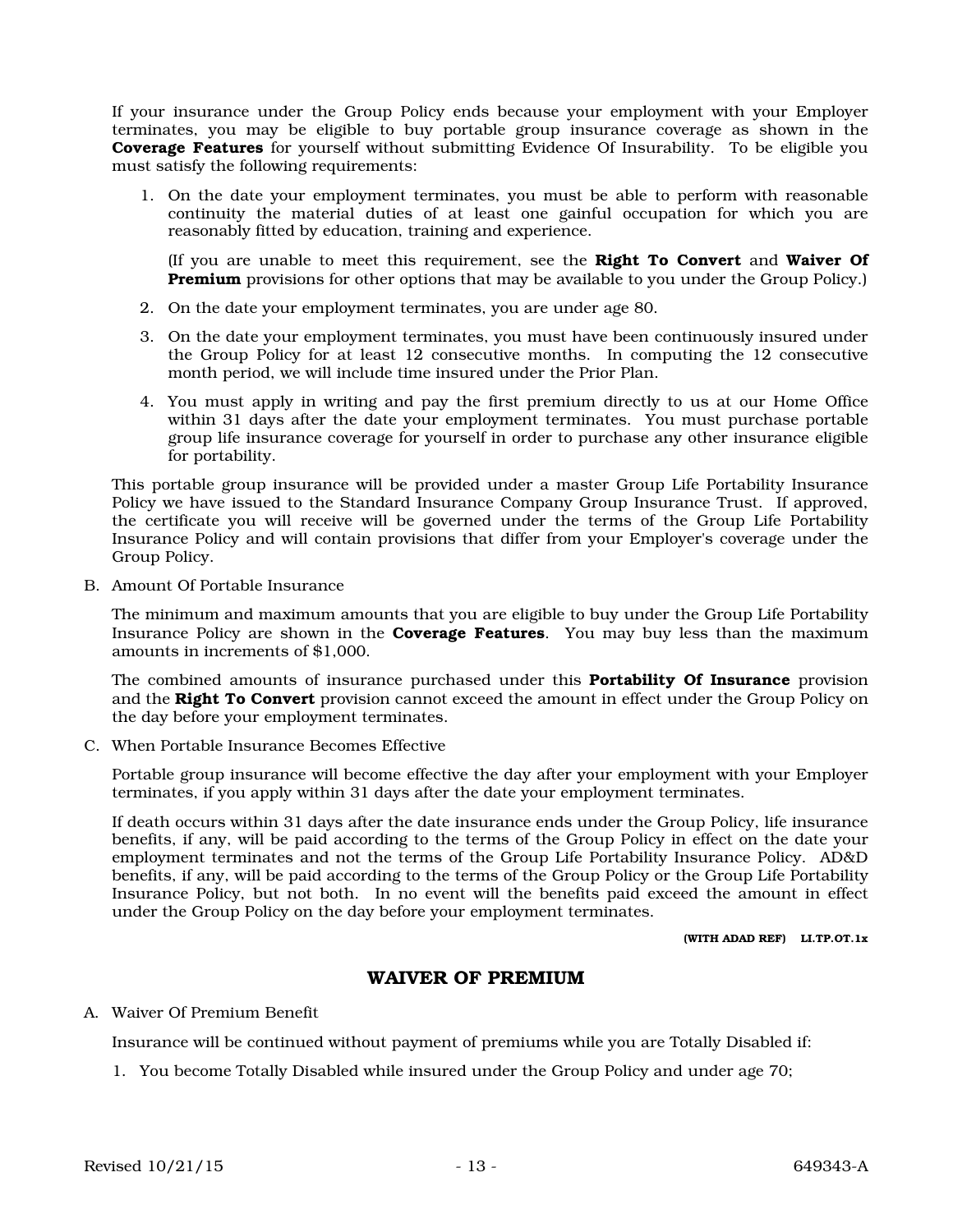- 2. You complete your Waiting Period; and
- 3. You give us satisfactory Proof Of Loss.

However, continuation of insurance without payment of premium is limited to 12 months if you become Totally Disabled on or after age 70.

We may have you examined at our expense at reasonable intervals. Any such examination will be conducted by specialists of our choice.

- B. Definitions For Waiver Of Premium
	- 1. Insurance means all your insurance under the Group Policy, except AD&D Insurance and Dependents AD&D Insurance.
	- 2. Waiting Period means the 180 consecutive day period beginning on the date you become Totally Disabled. Waiver Of Premium begins when you complete the Waiting Period.
- C. Premium Payment

Premium payment must continue until the later of:

- 1. The date you complete your Waiting Period; and
- 2. The date we approve your claim for Waiver Of Premium.
- D. Refund Of Premiums

We will refund up to 12 months of the premiums that were paid for Insurance after the date you become Totally Disabled.

E. Amount Of Insurance

The amount of Insurance eligible for Waiver Of Premium is the amount in effect on the day before you become Totally Disabled. However, the following will apply:

- 1. Insurance will be reduced or terminated according to the Group Policy provisions in effect on the day before you become Totally Disabled.
- 2. If you receive an Accelerated Benefit, Insurance will be reduced according to the Accelerated Benefit provision.
- F. Effect Of Death During The Waiting Period

If you die during the Waiting Period and are otherwise eligible for Waiver Of Premium, the Waiting Period will be waived.

G. Termination Or Amendment Of The Group Policy

Insurance will not be affected by termination or amendment of the Group Policy after you become Totally Disabled.

H. When Waiver Of Premium Ends

Waiver Of Premium ends on the earliest of:

- 1. The date you cease to be Totally Disabled;
- 2. Twelve months after the date you become Totally Disabled if you become Totally Disabled on or after age 70;
- 3. 90 days after the date we mail you a request for additional Proof Of Loss, if it is not given;
- 4. The date you fail to attend an examination or cooperate with the examiner;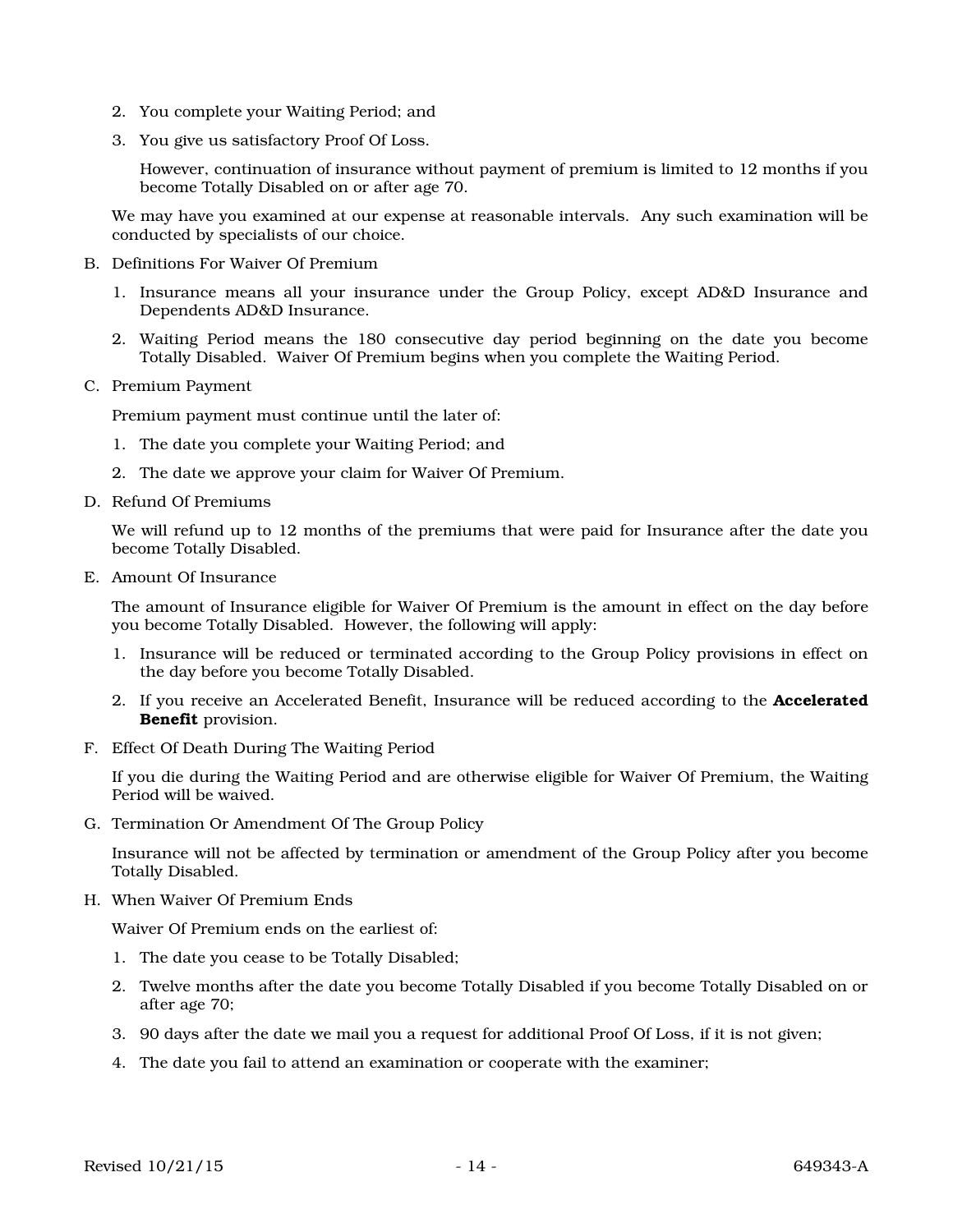- 5. With respect to the amount of Insurance which an insured has converted, the effective date of the individual life insurance policy issued to the insured; and
- 6. The date you reach age 70. However, if on the date the Group Policy terminates you are age 69 and you are eligible for Waiver Of Premium, Insurance will continue for an additional 12 months, subject to all other terms of the Group Policy.

(ELIG 60\_TERMS 70) LI.WP.FL.2x

#### ACCELERATED BENEFIT

A. Accelerated Benefit

If you give us satisfactory proof of having a Qualifying Medical Condition while you are insured under the Group Policy, you may have the right to receive during your lifetime a portion of your Insurance as an Accelerated Benefit. You must have at least \$10,000 of Insurance in effect to be eligible.

If your Insurance is scheduled to end within 24 months following the date you apply for the Accelerated Benefit, you will not be eligible for the Accelerated Benefit.

Qualifying Medical Condition means you are terminally ill as a result of an illness or physical condition which is reasonably expected to result in death within 12 months.

We may have you examined at our expense in connection with your claim for an Accelerated Benefit. Any such examination will be conducted by one or more Physicians of our choice.

B. Application For Accelerated Benefit

You must apply for an Accelerated Benefit. To apply you must give us satisfactory Proof Of Loss on our forms. Proof Of Loss must include a statement from a Physician that you have a Qualifying Medical Condition.

C. Amount Of Accelerated Benefit

You may receive an Accelerated Benefit of up to 75% of your Insurance. The maximum Accelerated Benefit is \$500,000. The minimum Accelerated Benefit is \$5,000 or 10% of your Insurance, whichever is greater.

If the amount of your Insurance is scheduled to reduce within 24 months following the date you apply for the Accelerated Benefit, your Accelerated Benefit will be based on the reduced amount.

The Accelerated Benefit will be paid to you once in your lifetime in a lump sum. If you recover from your Qualifying Medical Condition after receiving an Accelerated Benefit, we will not ask you for a refund.

D. Effect On Insurance And Other Benefits

For any purpose other than premium payment, the amount of your Insurance after payment of the Accelerated Benefit will be the greater of the amounts in (1) and (2) below; however, if you assign your rights under the Group Policy, the amount of your Insurance will be the amount in (2) below.

- (1) 10% of the amount of your Insurance as if no Accelerated Benefit had been paid; or
- (2) The amount of your Insurance as if no Accelerated Benefit had been paid.

The amount of your AD&D Insurance, if any, is not affected by payment of the Accelerated Benefit. AD&D is not continued under Waiver Of Premium.

Note: If you assign your rights under the Group Policy, the amount of your Insurance after payment of the Accelerated Benefit will be the amount in (2) above.

E. Exclusions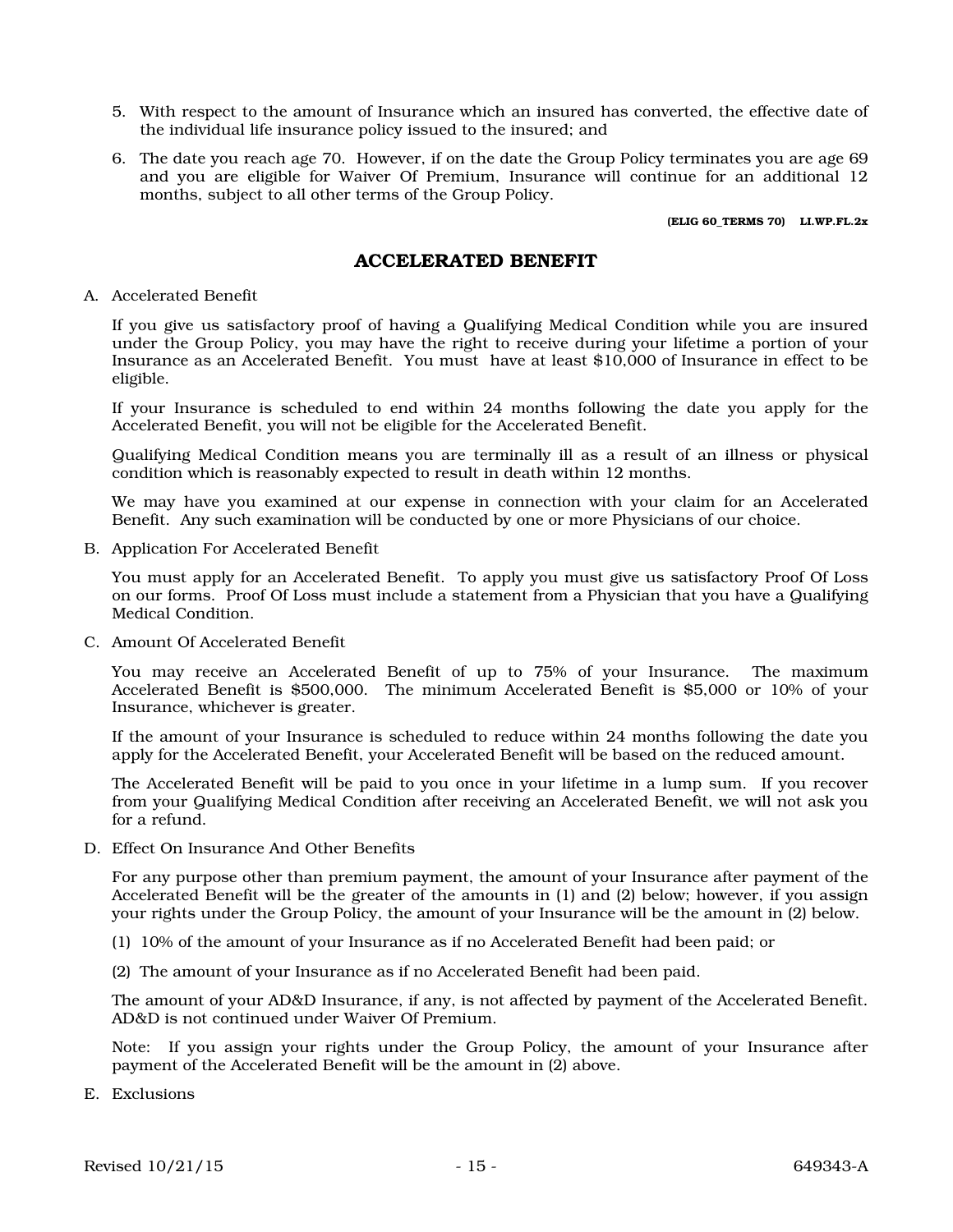No Accelerated Benefit will be paid if:

- 1. All or part of your Insurance must be paid to your Child(ren), or your Spouse or former Spouse as part of a court approved divorce decree, separate maintenance agreement, or property settlement agreement.
- 2. You are married and live in a community property state unless you give us a signed written consent from your Spouse.
- 3. You have made an assignment of all or part of your Insurance unless you give us a signed written consent from the assignee.
- 4. You have filed for bankruptcy, unless you give us written approval from the Bankruptcy Court for payment of the Accelerated Benefit.
- 5. You are required by a government agency to use the Accelerated Benefit to apply for, receive, or continue a government benefit or entitlement.
- 6. You have previously received an Accelerated Benefit under the Group Policy.
- F. Definitions For Accelerated Benefit

Insurance means your Life Insurance Benefit under the Group Policy.

LI.AB.OT.5x

# RIGHT TO CONVERT

A. Right To Convert

You may buy an individual policy of life insurance without Evidence Of Insurability if:

- 1. Your Insurance ends or is reduced due to a Qualifying Event; and
- 2. You apply in writing and pay us the first premium during the Conversion Period.

Except as limited under C. Limits On Right To Convert, the maximum amount you have a Right To Convert is the amount of your Insurance which ended.

- B. Definitions For Right To Convert
	- 1. Conversion Period means the 31-day period after the date of any Qualifying Event.
	- 2. Insurance means all your insurance under the Group Policy, including insurance continued under Waiver Of Premium, but excluding AD&D Insurance.
	- 3. Qualifying Event means termination or reduction of your Insurance for any reason except:
		- a. The Member's failure to make a required premium contribution.
		- b. Payment of an Accelerated Benefit.
	- 4. You and your mean any person insured under the Group Policy.
- C. Limits On Right To Convert

If your Insurance ends or is reduced because of termination or amendment of the Group Policy, 1 and 2 below will apply.

1. You may not convert Insurance which has been in effect for less than the Minimum Time Insured. See Coverage Features.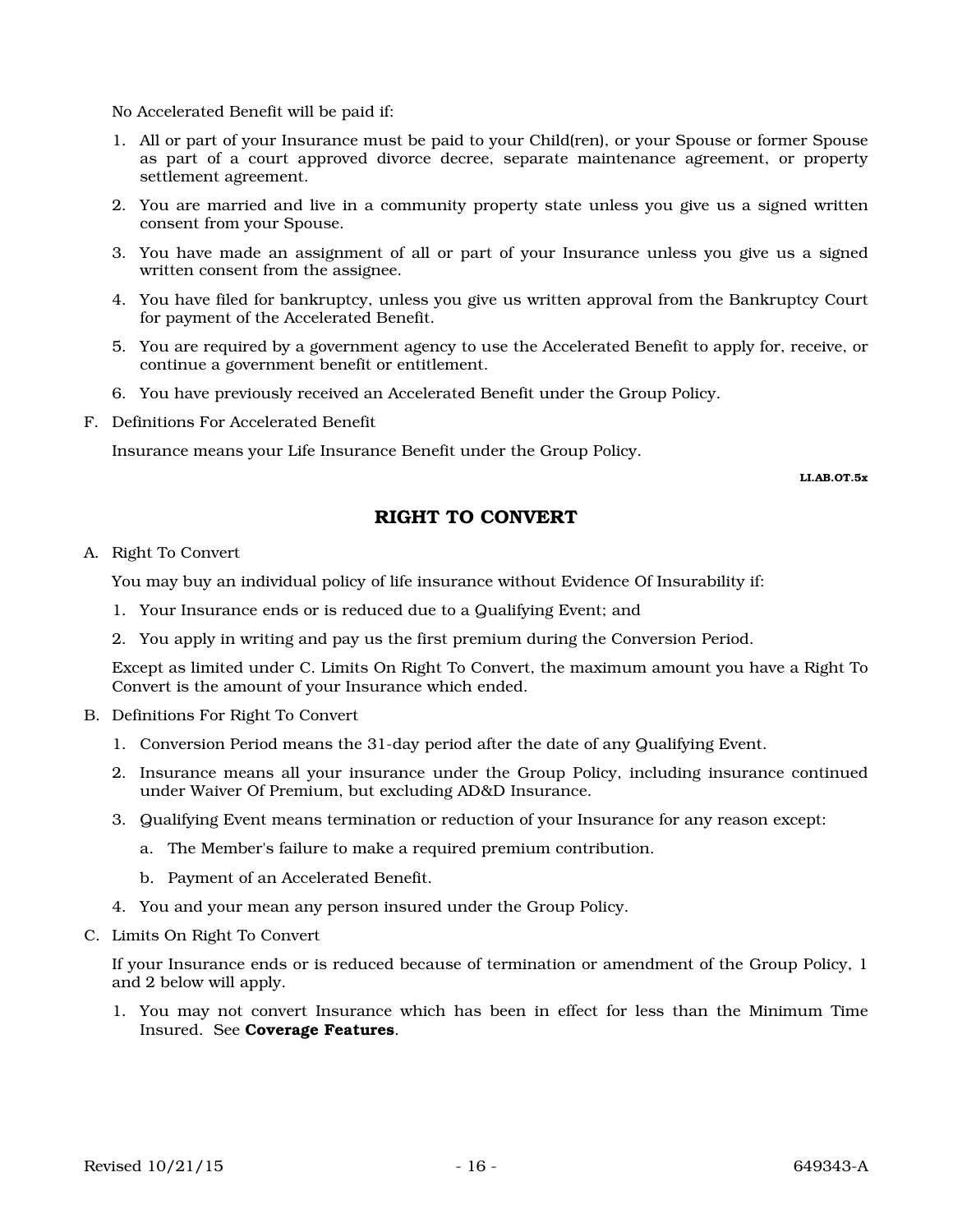- 2. The maximum amount you have a Right To Convert is the lesser of:
	- a. The amount of your Insurance which ended, minus any other group life insurance for which you become eligible during the Conversion Period; and
	- b. The Maximum Conversion Amount. See Coverage Features.
- D. The Individual Policy

You may select any form of individual life insurance policy we issue to persons of your age, except:

- 1. A term insurance policy;
- 2. A universal life policy;
- 3. A policy with disability, accidental death, or other additional benefits; or
- 4. A policy in an amount less than the minimum amount we issue for the form of life insurance you select.

The individual policy of life insurance will become effective on the day after the end of the Conversion Period. We will use our published rates for standard risks to determine the premium.

E. Death During The Conversion Period

If you die during the Conversion Period, we will pay a death benefit equal to the maximum amount you had a Right To Convert, whether or not you applied for an individual policy. The benefit will be paid according to the Benefit Payment And Beneficiary Provisions.

LI.RC.OT.1

# CLAIMS

A. Filing A Claim

Claims should be filed on our forms. If we do not provide our forms within 15 days after they are requested, the claim may be submitted in a letter to us.

B. Time Limits On Filing Proof Of Loss

Proof Of Loss must be provided within 90 days after the date of the loss. If that is not possible, it must be provided as soon as reasonably possible, but not later than one year after that 90-day period.

Proof Of Loss for Waiver Of Premium must be provided within 12 months after the end of the Waiting Period. We will require further Proof Of Loss at reasonable intervals, but not more often than once a year after you have been continuously Totally Disabled for two years.

If Proof Of Loss is filed outside these time limits, the claim will be denied. These limits will not apply while the Member or Beneficiary lacks legal capacity.

C. Proof Of Loss

Proof Of Loss means written proof that a loss occurred:

- 1. For which the Group Policy provides benefits;
- 2. Which is not subject to any exclusions; and
- 3. Which meets all other conditions for benefits.

Proof Of Loss includes any other information we may reasonably require in support of a claim. Proof Of Loss must be in writing and must be provided at the expense of the claimant. No benefits will be provided until we receive Proof Of Loss satisfactory to us.

D. Investigation Of Claim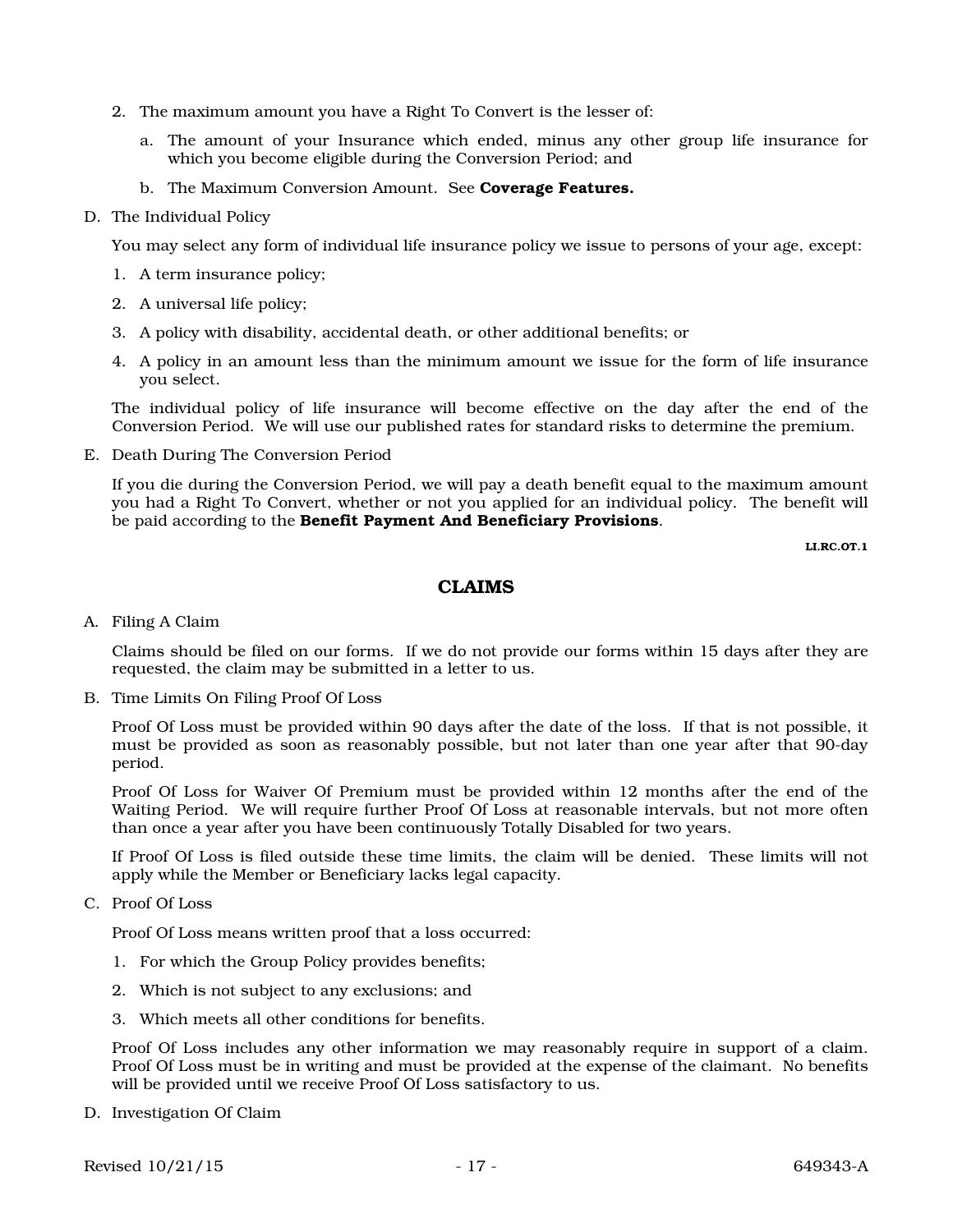We may have you examined at our expense at reasonable intervals. Any such examination will be conducted by specialists of our choice.

We may have an autopsy performed at our expense, except where prohibited by law.

E. Time Of Payment

We will pay benefits within 60 days after Proof Of Loss is satisfied.

F. Notice Of Decision On Claim

We will evaluate a claim for benefits promptly after we receive it. With respect to all claims except Waiver Of Premium claims (or other benefits based on disability), within 90 days after we receive the claim we will send the claimant: (a) a written decision on the claim; or (b) a notice that we are extending the period to decide the claim for an additional 90 days.

With respect to Waiver Of Premium claims (or other benefits based on disability), within 45 days after we receive the claim we will send the claimant: (a) a written decision on the claim; or (b) a notice that we are extending the period to decide the claim for 30 days. Before the end of this extension period we will send the claimant: (a) a written decision on the Waiver Of Premium claim (or other benefits based on disability); or (b) a notice that we are extending the period to decide the claim for an additional 30 days. If an extension is due to the claimant's failure to provide information necessary to decide the Waiver Of Premium claim (or other benefits based on disability), the extended time period for deciding the claim will not begin until the claimant provides the information or otherwise responds.

If we extend the period to decide the claim, we will notify the claimant of the following: (a) the reasons for the extension; (b) when we expect to decide the claim; (c) an explanation of the standards on which entitlement to benefits is based; (d) the unresolved issues preventing a decision; and (e) any additional information we need to resolve those issues.

If we request additional information, the claimant will have 45 days to provide the information. If the claimant does not provide the requested information within 45 days, we may decide the claim based on the information we have received.

If we deny any part of the claim, we will send the claimant a written notice of denial containing:

- 1. The reasons for our decision.
- 2. Reference to the parts of the Group Policy on which our decision is based.
- 3. Reference to any internal rule or guideline relied upon in deciding a Waiver Of Premium claim (or other benefits based on disability).
- 4. A description of any additional information needed to support the claim.
- 5. Information concerning the claimant's right to a review of our decision.
- G. Review Procedure

If all or part of a claim is denied, the claimant may request a review. The claimant must request a review in writing:

- 1. Within 180 days after receiving notice of the denial of a claim for Waiver Of Premium (or other benefits based on disability);
- 2. Within 60 days after receiving notice of the denial of any other claim.

The claimant may send us written comments or other items to support the claim. The claimant may review and receive copies of any non-privileged information that is relevant to the request for review. There will be no charge for such copies. Our review will include any written comments or other items the claimant submits to support the claim.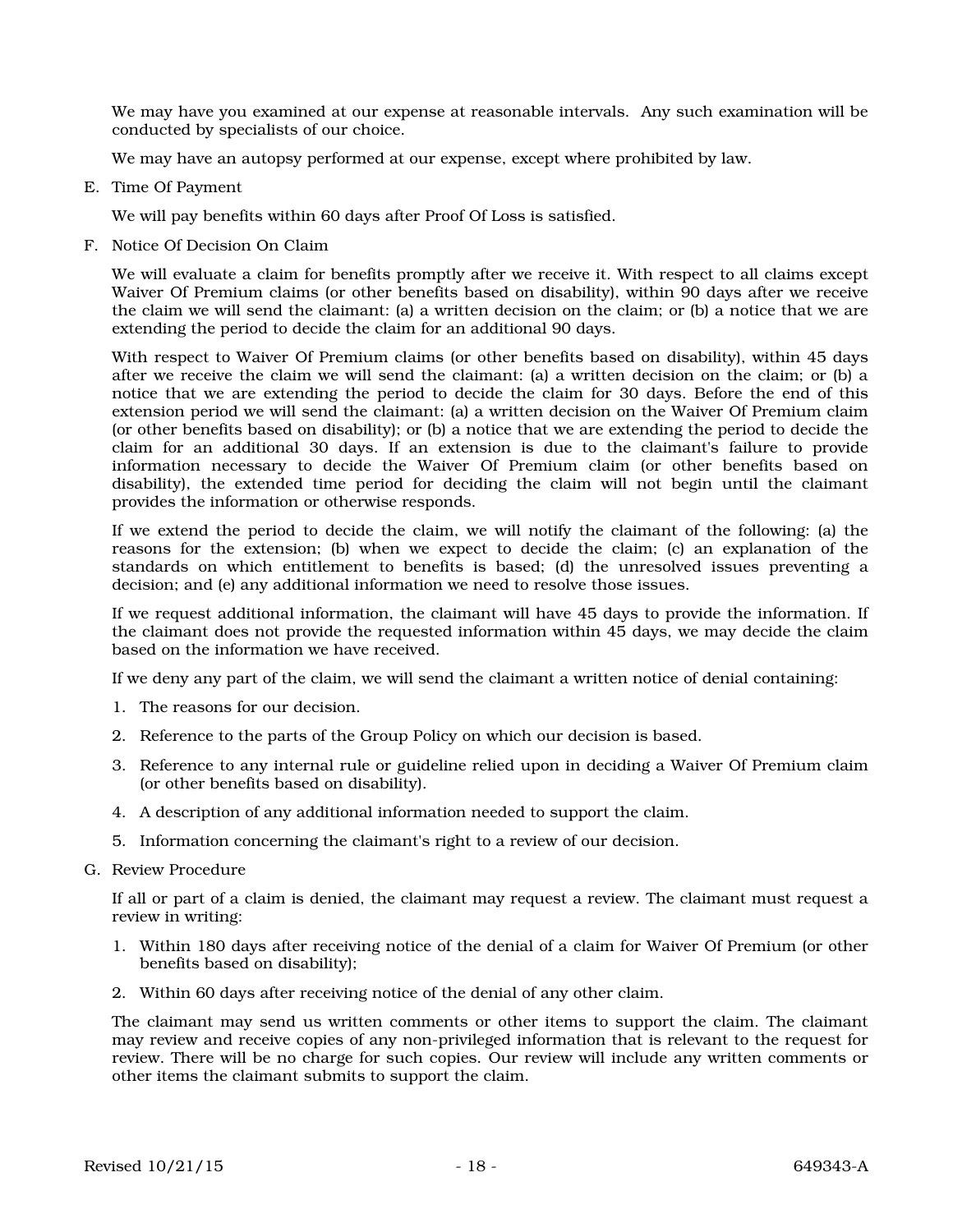We will review the claim promptly after we receive the request. With respect to all claims except Waiver Of Premium claims (or other benefits based on disability), within 60 days after we receive the request for review we will send the claimant: (a) a written decision on review; or (b) a notice that we are extending the review period for 60 days.

With respect to Waiver Of Premium claims (or other benefits based on disability), within 45 days after we receive the request for review we will send the claimant: (a) a written decision on review; or (b) a notice that we are extending the review period for 45 days.

If an extension is due to the claimant's failure to provide information necessary to decide the claim on review, the extended time period for review of the claim will not begin until the claimant provides the information or otherwise responds.

If we extend the review period, we will notify the claimant of the following: (a) the reasons for the extension; (b) when we expect to decide the claim on review; and (c) any additional information we need to decide the claim.

If we request additional information, the claimant will have 45 days to provide the information. If the claimant does not provide the requested information within 45 days, we may conclude our review of the claim based on the information we have received.

With respect to Waiver Of Premium claims (or other benefits based on disability), the person conducting the review will be someone other than the person who denied the claim and will not be subordinate to that person. The person conducting the review will not give deference to the initial denial decision. If the denial was based on a medical judgement, the person conducting the review will consult with a qualified health care professional. This health care professional will be someone other than the person who made the original medical judgement and will not be subordinate to that person. The claimant may request the names of medical or vocational experts who provided advice to us about a claim for Waiver Of Premium (or other benefits based on disability).

If we deny any part of the claim on review, the claimant will receive a written notice of denial containing:

- 1. The reasons for our decision.
- 2. Reference to the parts of the Group Policy on which our decision is based.
- 3. Reference to any internal rule or guideline relied upon in deciding a Waiver Of Premium claim (or other benefits based on disability).
- 4. Information concerning the claimant's right to receive, free of charge, copies of non-privileged documents and records relevant to the claim.

The Group Policy does not provide voluntary alternative dispute resolution options. However, you may contact your local U.S. Department of Labor Office and your State insurance regulatory agency for assistance.

#### (2ND REV PRIV WRDG\_NEW WOP WRDG) LI.CL.OT.5

# ASSIGNMENT

You may make an absolute or collateral assignment of all your Life and AD&D Insurance, subject to 1 through 7 below.

- 1. All insurance under the Group Policy, including AD&D Insurance, is assignable. Dependents Life Insurance is not assignable.
- 2. An absolute assignment must be irrevocable. It must transfer all rights, including:
	- a. The right to change the Beneficiary;
	- b. The right to buy an individual life insurance policy on your life under **Right To Convert**; and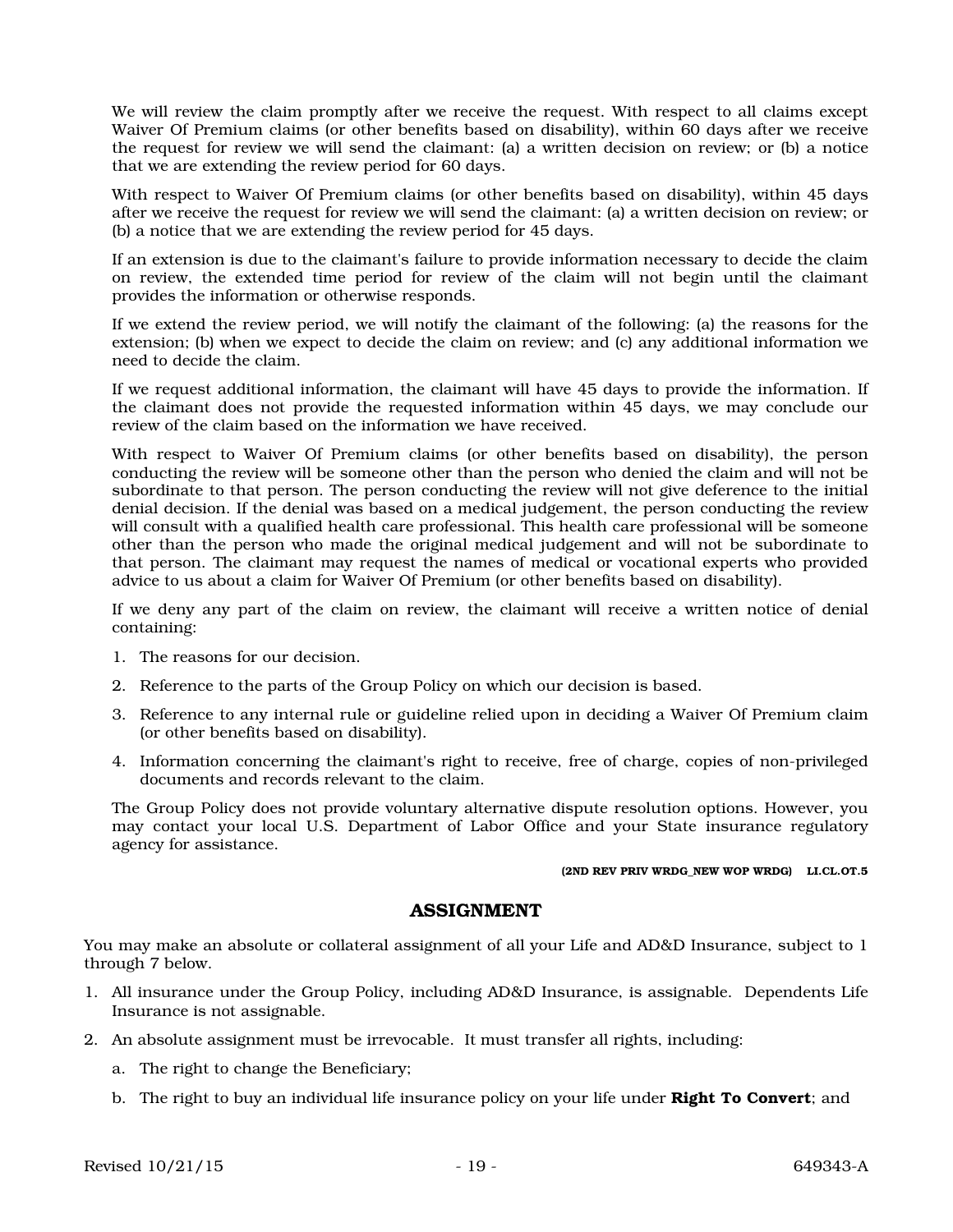- c. The right to receive accidental dismemberment benefits.
- d. The right to apply for and receive an Accelerated Benefit.
- 3. The assignment will apply to all of your Life and AD&D Insurance in effect on the date of the assignment or becoming effective after that date.
- 4. The assignment may be to any person permitted by law.
- 5. The assignment will have no effect unless it is: made in writing, signed by you, and delivered to the Policyholder or Employer in your lifetime. Neither we, the Policyholder, nor the Employer are responsible for the validity, sufficiency or effect of the assignment.
- 6. All accidental dismemberment benefits will be paid to the assignee. All death benefits will be paid according to the beneficiary designation on file with the Policyholder or Employer, and the **Benefit** Payment And Beneficiary Provisions.
- 7. The assignment will not change the Beneficiary, unless the assignee later changes the Beneficiary. Any payment we make according to the beneficiary designation on file with the Policyholder or Employer or the Employer, and the Benefit Payment And Beneficiary Provisions will fully discharge us to the extent of the payment.

You may not make an assignment which is contrary to the rules in 1 through 7 above.

(ALLOWED) LI.AS.FL.2

# BENEFIT PAYMENT AND BENEFICIARY PROVISIONS

- A. Payment Of Benefits
	- 1. Except as provided in item 5 below, benefits payable because of your death will be paid to the Beneficiary you name. See B through E of this section.
	- 2. AD&D Insurance benefits payable for Losses other than Loss of Life will be paid to the person who suffers the Loss for which benefits are payable. Any such benefits remaining unpaid at that person's death will be paid according to the provisions for payment of a death benefit.
	- 3. The benefits below will be paid to you if you are living.
		- a. AD&D Insurance benefits payable because of the death of your Dependent.
		- b. Dependents Life Insurance benefits.
		- c. Accelerated Benefits.
	- 4. Dependents Life Insurance benefits and AD&D Insurance benefits payable because of the death of your Dependent which are unpaid at your death will be paid in equal shares to the first surviving class of the classes below.
		- a. The children of the Dependent.
		- b. The parents of the Dependent.
		- c. The brothers and sisters of the Dependent.
		- d. Your estate.
	- 5. Additional Benefits will be paid as follows:

The Child Care Benefit will be paid to your surviving Spouse. No Child Care Benefit will be paid if you have no Spouse.

The Career Adjustment Benefit will be paid to your Spouse. No Career Adjustment Benefit will be paid if you have no Spouse.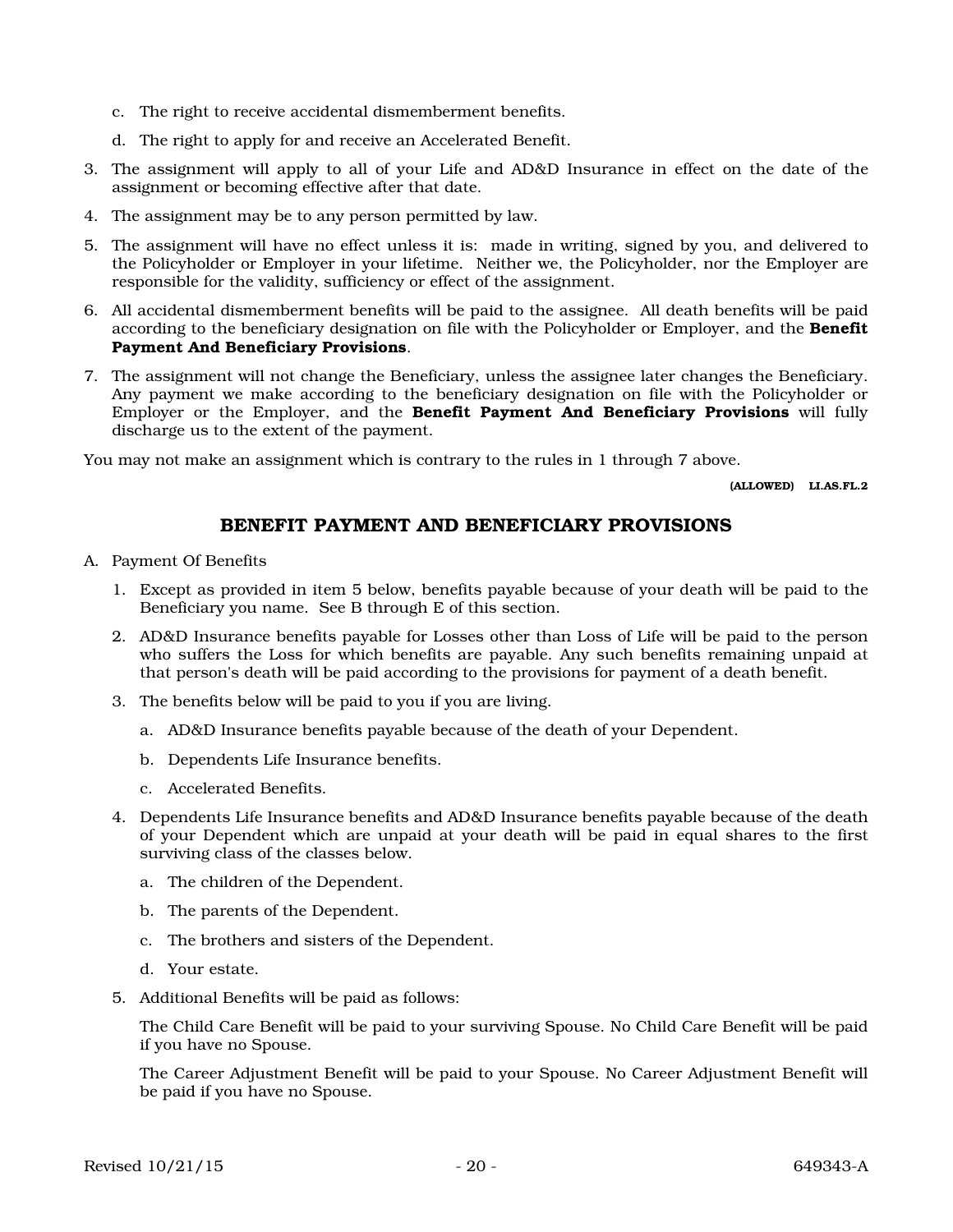The Higher Education Benefit will be paid to each eligible Child. No Higher Education Benefit will be paid if there is no Child eligible to receive it.

The Repatriation Benefit will be paid to the person who incurs the transportation expenses.

B. Naming A Beneficiary

Beneficiary means a person you name to receive death benefits. You may name one or more Beneficiaries.

If you name two or more Beneficiaries in a class:

- 1. Two or more surviving Beneficiaries will share equally, unless you provide for unequal shares.
- 2. If you provide for unequal shares in a class, and two or more Beneficiaries in that class survive, we will pay each surviving Beneficiary his or her designated share. Unless you provide otherwise, we will then pay the share(s) otherwise due to any deceased Beneficiary(ies) to the surviving Beneficiaries pro rata based on the relationship that the designated percentage or fractional share of each surviving Beneficiary bears to the total shares of all surviving Beneficiaries.
- 3. If only one Beneficiary in a class survives, we will pay the total death benefits to that Beneficiary.

You may name or change Beneficiaries at any time without the consent of a Beneficiary.

We will provide a form on which you can designate your Beneficiary(ies). This form will typically be provided in a hardcopy format. However, at the Policyholder's request, and subject to our approval, the form may instead be provided electronically or telephonically.

Your Beneficiary designation must be the same for Life Insurance and AD&D Insurance death benefits.

You may name or change Beneficiaries in writing. Writing includes a form signed by you; or a verification from us, or our designated agent, the Policyholder, the Policyholder's designated agent, the Employer, or the Employer's designated agent of an electronic or telephonic designation made by you.

Your designation:

- 1. Must be dated;
- 2. Must be delivered to us, our designated agent, the Policyholder, the Policyholder's designated agent, the Employer, or the Employer's designated agent; during your lifetime.
- 3. Must relate to the insurance provided under the Group Policy; and
- 4. Will take effect on the date it is delivered or, if a telephonic or electronic designation, verified by us, our designated agent, the Policyholder, the Policyholder's designated agent, the Employer, or the Employer's designated agent.

If we approve it, a designation, which meets the requirements of a Prior Plan, will be accepted as your Beneficiary designation under the Group Policy.

C. Simultaneous Death Provision

If a Beneficiary or a person in one of the classes listed in item D. No Surviving Beneficiary dies on the same day you die, or within 15 days thereafter, benefits will be paid as if that Beneficiary or person had died before you, unless Proof Of Loss with respect to your death is delivered to us before the date of the Beneficiary's death.

D. No Surviving Beneficiary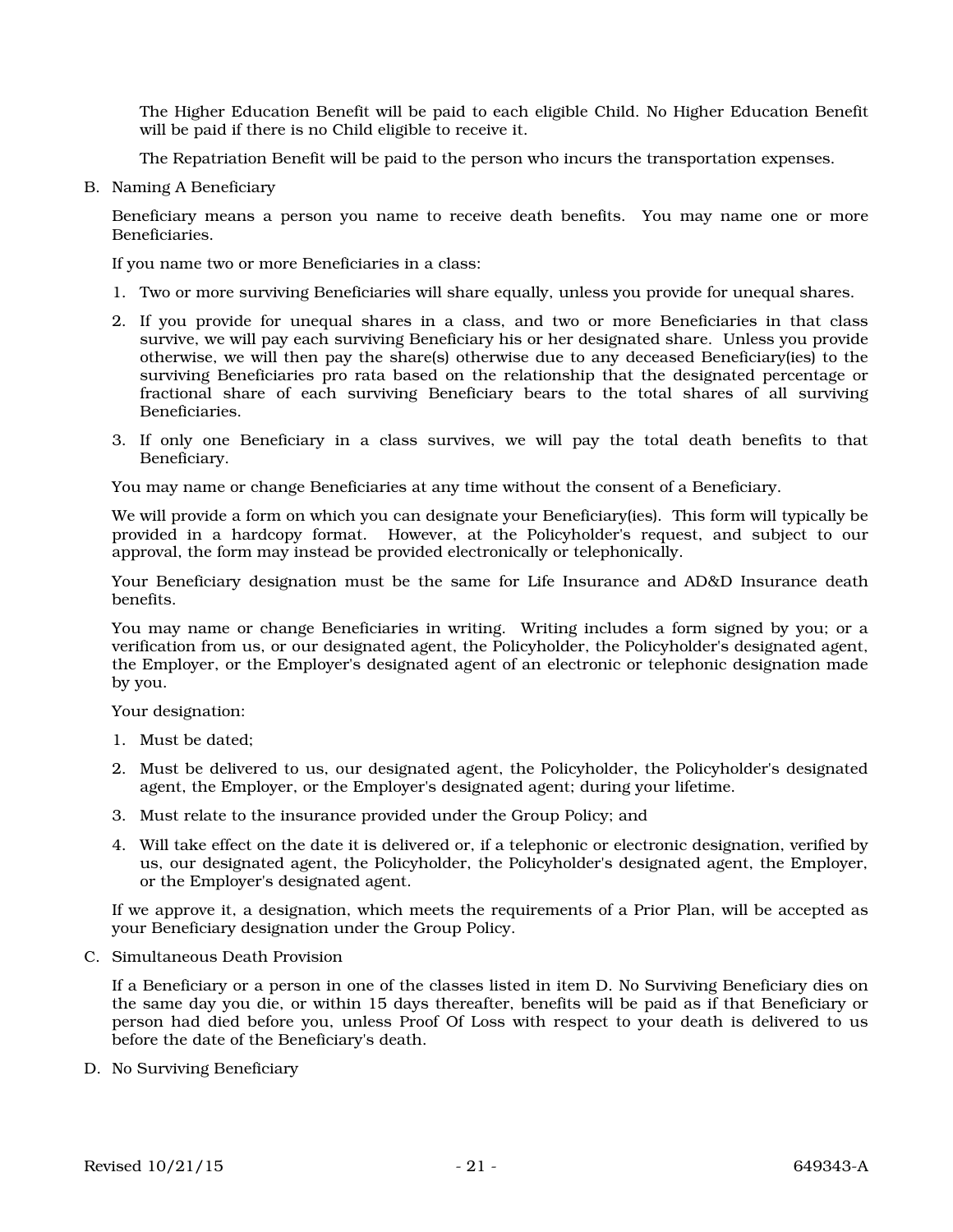If you do not name a Beneficiary, or if you are not survived by one, benefits will be paid in equal shares to the first surviving class of the classes below.

- 1. Your Spouse. (See Definitions)
- 2. Your children.
- 3. Your parents.
- 4. Your brothers and sisters.
- 5. Your estate.
- E. Methods Of Payment

Recipient means a person who is entitled to benefits under this **Benefit Payment and Beneficiary** Provisions section.

1. Lump Sum

If the amount payable to a Recipient is less than \$25,000, we will pay it in a lump sum.

2. Standard Secure Access Checking Account

If the amount payable to a Recipient is \$25,000, or more, we will deposit it into a Standard Secure Access checking account which:

- a. Bears interest at a rate equal to the 13-week Treasury Bill (T-Bill) auction rate, but not to exceed 5%;
- b. Is owned by the Recipient;
- c. Is subject to the terms and conditions of a confirmation certificate which will be given to the Recipient; and
- d. Is fully guaranteed by us.
- 3. Installments

Payment to a Recipient may be made in installments if:

- a. The amount payable is \$25,000 or more;
- b. The Recipient chooses; and
- c. We agree.

To the extent permitted by law, the amount payable to the Recipient will not be subject to any legal process or to the claims of any creditor or creditor's representative.

(FB\_REPAT\_ELECT/TEL DESIG\_WITH DEF SP\_WITH REV SSA\_SPOUSE DEF TERM\_THIRD PARTY DESIG) LI.BB.FL.6

# ALLOCATION OF AUTHORITY

Except for those functions which the Group Policy specifically reserves to the Policyholder, we have full and exclusive authority to control and manage the Group Policy, to administer claims, and to interpret the Group Policy and resolve all questions arising in the administration, interpretation, and application of the Group Policy.

Our authority includes, but is not limited to:

- 1. The right to resolve all matters when a review has been requested;
- 2. The right to establish and enforce rules and procedures for the administration of the Group Policy and any claim under it;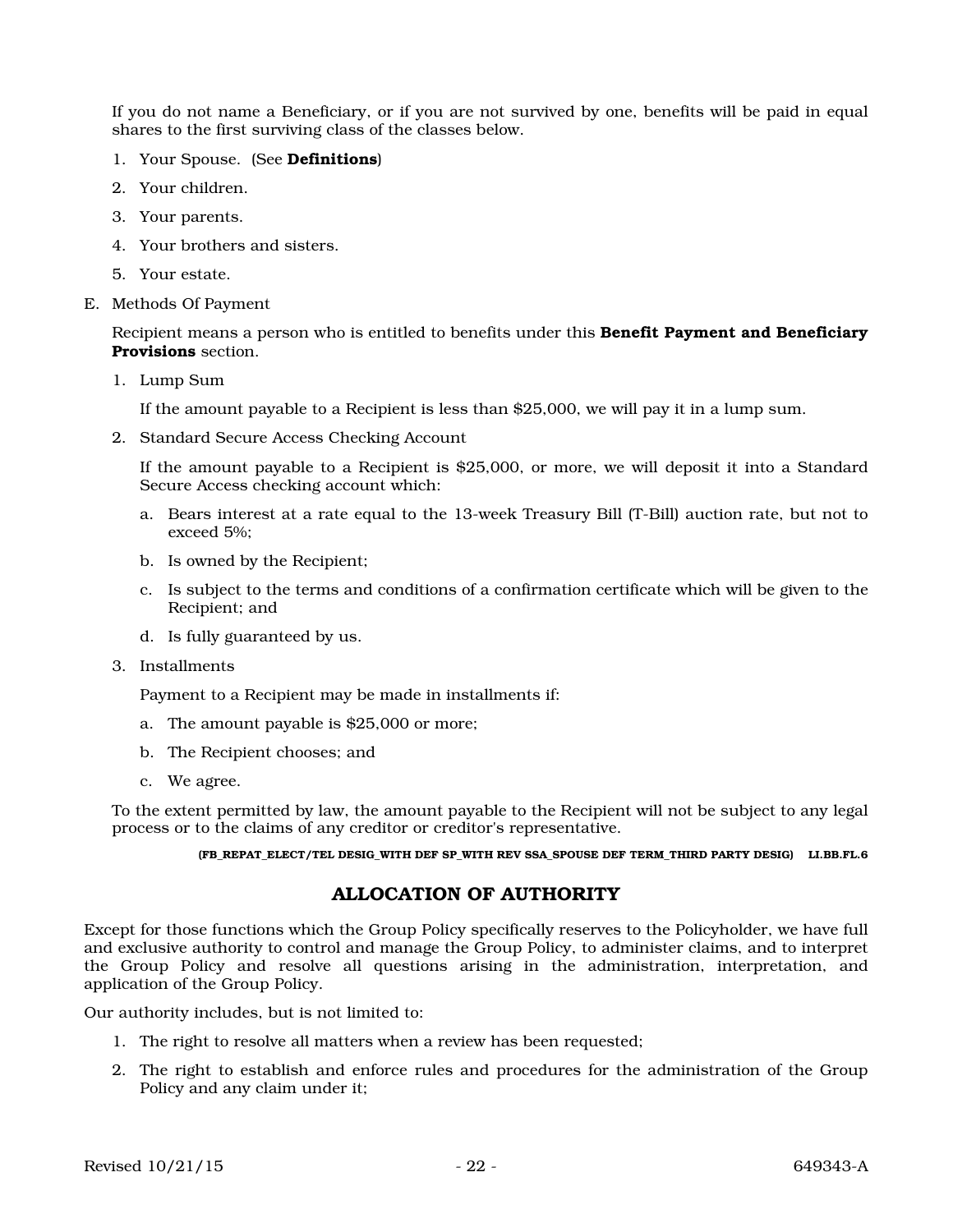- 3. The right to determine:
	- a. Eligibility for insurance;
	- b. Entitlement to benefits;
	- c. Amount of benefits payable;
	- d. Sufficiency and the amount of information we may reasonably require to determine a., b., or c., above.

Subject to the review procedures of the Group Policy any decision we make in the exercise of our authority is conclusive and binding.

LI.AL.OT.1

# TIME LIMITS ON LEGAL ACTIONS

No action at law or in equity may be brought until 60 days after we have been given Proof Of Loss. No such action may be brought more than three years after the earlier of:

- 1. The date we receive Proof Of Loss; and
- 2. The time within which Proof Of Loss is required to be given.

LI.TL.OT.1

# INCONTESTABILITY PROVISIONS

A. Incontestability Of Insurance

Any statement made to obtain or to increase insurance is a representation and not a warranty.

No misrepresentation will be used to reduce or deny a claim unless:

- 1. The insurance would not have been approved if we had known the truth; and
- 2. We have given you or any other person claiming benefits a copy of the signed written instrument which contains the misrepresentation.

We will not use a misrepresentation to reduce or deny a claim after the insured's insurance has been in effect for two years during the lifetime of the insured.

B. Incontestability Of Group Policy

Any statement made by the Policyholder or Employer to obtain the Group Policy is a representation and not a warranty.

No misrepresentation by the Policyholder or Employer will be used to deny a claim or to deny the validity of the Group Policy unless:

- 1. The Group Policy would not have been issued if we had known the truth; and
- 2. We have given the Policyholder or Employer a copy of a written instrument signed by the Policyholder or Employer which contains the misrepresentation.

The validity of the Group Policy will not be contested after it has been in force for two years, except for nonpayment of premiums.

LI.IN.OT.2

# CLERICAL ERROR AND MISSTATEMENT

A. Clerical Error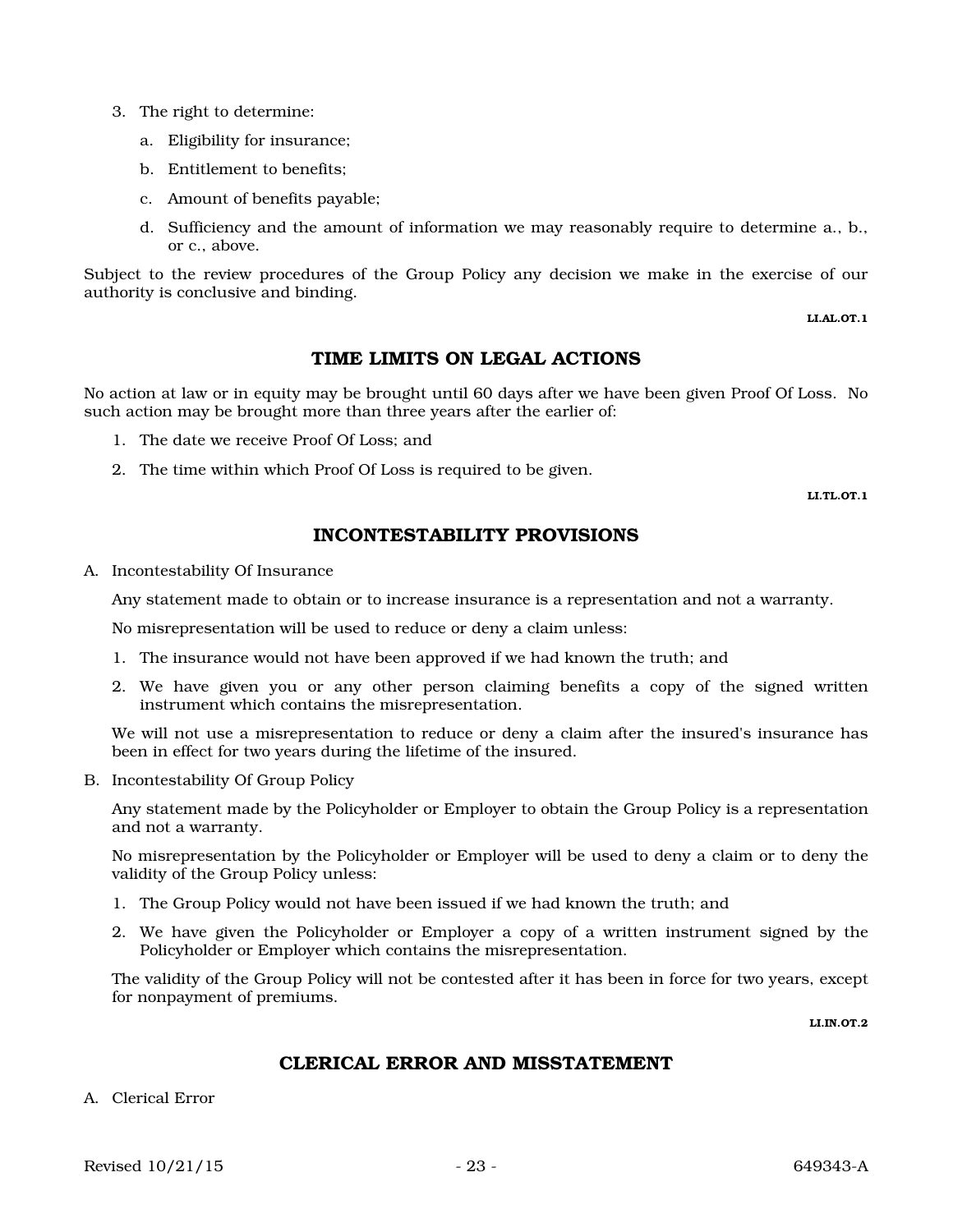Clerical error by the Policyholder, your Employer, or their respective employees or representatives will not:

- 1. Cause a person to become insured;
- 2. Invalidate insurance under the Group Policy otherwise validly in force; or
- 3. Continue insurance under the Group Policy otherwise validly terminated.
- B. The Policyholder and your Employer act on their own behalf as your agent, and not as our agent.
- C. Misstatement Of Age

If a person's age has been misstated, we will make an equitable adjustment of premiums, benefits, or both. The adjustment will be based on:

- 1. The amount of insurance based on the correct age; and
- 2. The difference between the premiums paid and the premiums which would have been paid if the age had been correctly stated.

LLCE.OT.2

### TERMINATION OR AMENDMENT OF THE GROUP POLICY

The Group Policy may be terminated by us or the Policyholder according to its terms. It will terminate automatically for nonpayment of premium. The Policyholder may terminate the Group Policy in whole, and may terminate insurance for any class or group of Members, at any time by giving us written notice.

Benefits under the Group Policy are limited to its terms, including any valid amendment. No change or amendment will be valid unless it is approved in writing by one of our executive officers and given to the Policyholder for attachment to the Group Policy. If the terms of the Certificate differ from the Group Policy, the terms stated in the Group Policy will govern. The Policyholder, your Employer, and their respective employees or representatives have no right or authority to change or amend the Group Policy or to waive any of its terms or provisions without our signed written approval.

We may change the Group Policy in whole or in part when any change or clarification in law or governmental regulation affects our obligations under the Group Policy, or with the Policyholder's consent.

Any such change or amendment of the Group Policy may apply to current or future Members or to any separate classes or groups thereof.

LI.TA.OT.1

#### DEFINITIONS

AD&D Insurance means accidental death and dismemberment insurance, if any, under the Group Policy.

Annual Earnings means your annual rate of earnings from your Employer, including earnings from North Florida/South Georgia Veterans Health System, if applicable. Your Annual Earnings will be based on your earnings in effect on your last full day of Active Work unless a different date applies (see the Coverage Features). Annual Earnings includes:

- 1. Contributions you make through a salary reduction agreement with your Employer to:
	- a. An Internal Revenue Code (IRC) Section 401(k), 403(b), 408(k), or 457 deferred compensation arrangement; or
	- b. An executive nonqualified deferred compensation arrangement.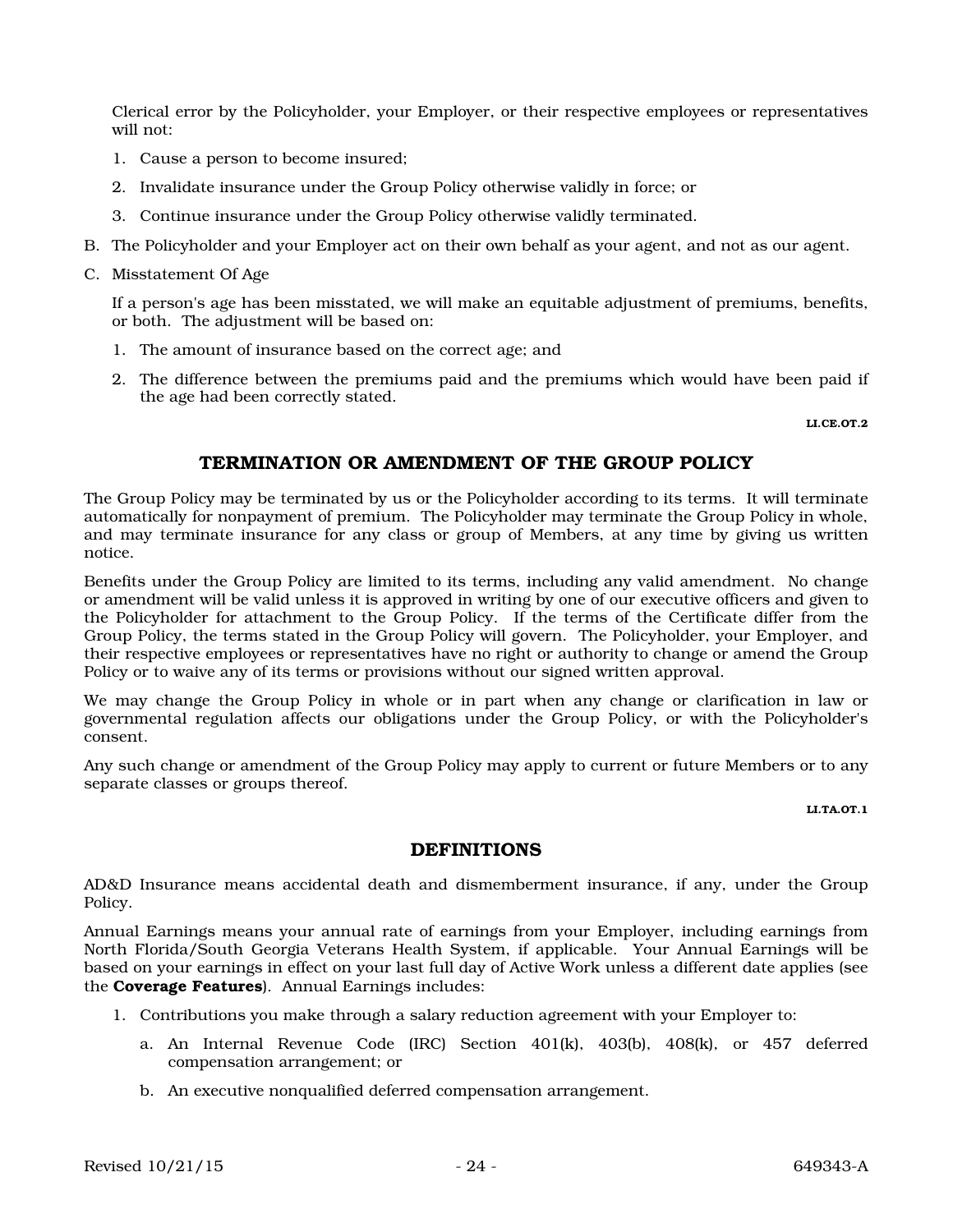2. Amounts contributed to your fringe benefits according to a salary reduction agreement under an IRC Section 125 plan.

Annual Earnings does not include:

- 1. Bonuses.
- 2. Commissions.
- 3. Overtime pay.
- 4. Stock options or stock bonuses.
- 5. Shift differential pay.
- 6. Your Employer's contributions on your behalf to any deferred compensation arrangement or pension plan.
- 7. Any other extra compensation.

#### Child means:

- 1. Your unmarried child from live birth through age 20 (through age 24 if a registered student in full time attendance at an accredited educational institution); or
- 2. Your unmarried child who meets either of the following requirements:
	- a. The child is insured under the Group Policy and, on and after the date on which insurance would otherwise end because of the Child's age, is continuously Disabled.
	- b. The child was insured under the Prior Plan on the day before the effective date of your Employer's coverage under the Group Policy and was Disabled on that day, and is continuously Disabled thereafter.

Child includes any of the following, if they otherwise meet the definition of Child:

- i. Your adopted child; or
- ii. Your stepchild and the child of your Spouse, if living in your home.

Your child is Disabled if your child is:

- 1. Continuously incapable of self-sustaining employment because of mental retardation or physical handicap; and
- 2. Chiefly dependent upon you for support and maintenance, or institutionalized because of mental retardation or physical handicap.

You must give us proof your Child is Disabled on our forms within 31 days after a) the date on which insurance would otherwise end because of the Child's age or b) the effective date of your Employer's coverage under the Group Policy if your child is Disabled on that date. At reasonable intervals thereafter, we may require further proof, and have your Child examined at our expense.

Contributory means you pay all or part of the premium for insurance.

Dependents Life Insurance means dependents life insurance, if any, under the Group Policy.

Eligibility Waiting Period means the period you must be a Member before you become eligible for insurance. See Coverage Features.

Evidence Of Insurability means an applicant must:

- 1. Complete and sign our medical history statement;
- 2. Sign our form authorizing us to obtain information about the applicant's health;
- 3. Undergo a physical examination, if required by us, which may include blood testing; and